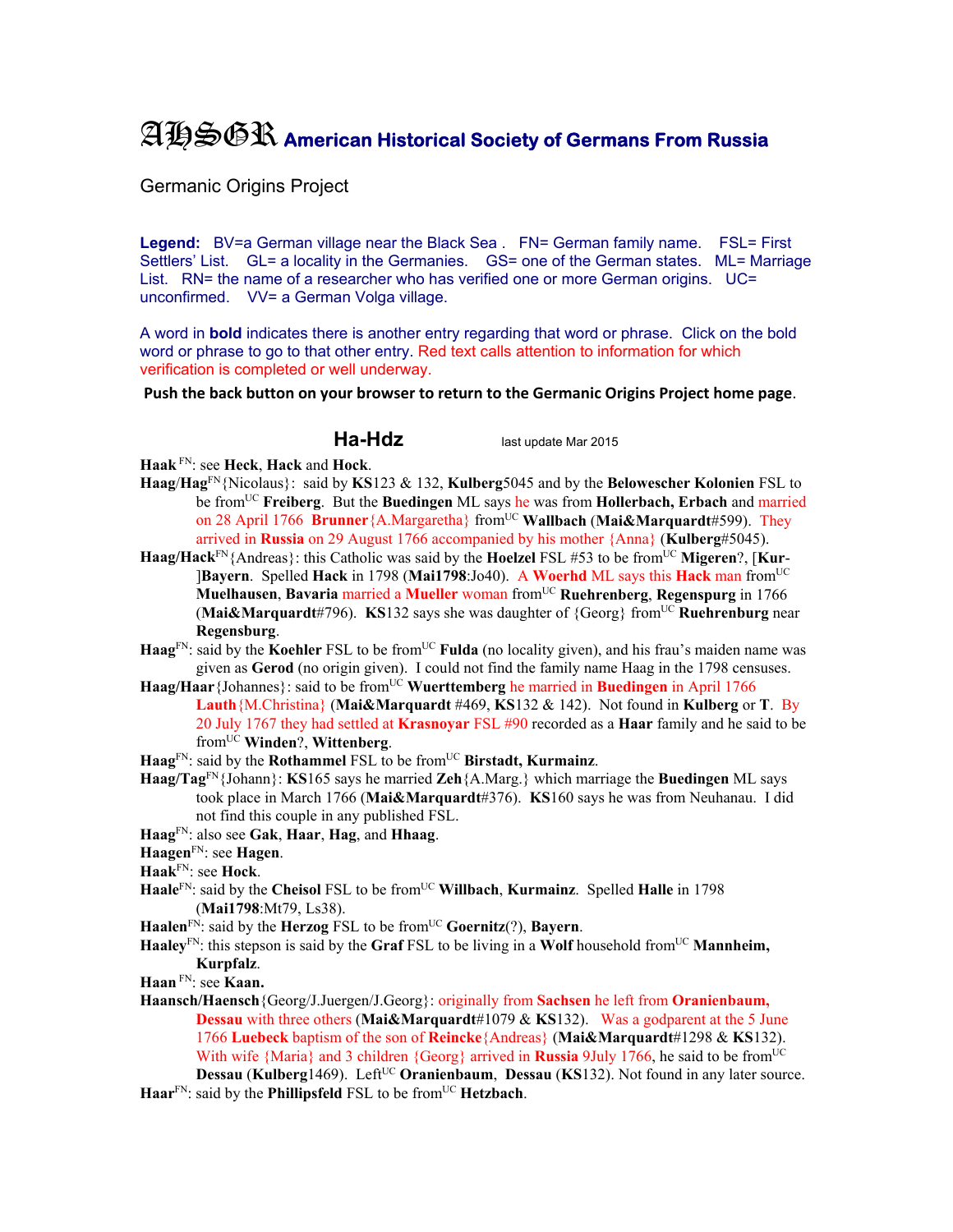- Haar<sup>FN</sup>: said by the **Stahl-am-Tarlyk** FSL to be from<sup>UC</sup> **Strassburg**, **Elsass**. For 1798 see Mai1798:St7 and 52).
- **Haar**FN: also see **Gar**, **Gorr**, **Haag**, **Horn** and **Nor**.
- **Haas**{A.Maria}: in 1798 she was in **Basel** (**Mai1798**:Bs35) as the widow of **Macheleit** and wife age 43 of **Kuntz**{Georg} age 42. **Jim Pickelhaupt** says he found her origin and that of her sister {A.Elisabeth}.
- **Haas**FN{Georg}: said by the **Bergdorf** 1816 census (**KS**:659, 288) to have been fromUC **Neunthausen** (or **Hopfau**)**, Horb** [**Amt**], **Wuerttemberg**, or fromUC **Stettin**, **Waiblingen** [**Amt**], **Wuerttemberg**. However, the **GCRA** using **FHL**(721,155, 717,058 and 717,055) has proven that **Birlenbach** and **Hunspach**, both in **Sulz Kreis**, **Elsass** were the true origin; he may be the same one who showed up later in **Glueckstal**. See their book for detail.
- **Haas**FN{Johannes}: said by the **Brabander** FSL to be fromUC **Windorf**, [**Kur**-]**Bayern** with a young **Kaster** orphan boy in the household.
- **Haas**FN{Jacob}: said by the **Cheisol** FSL to be fromUC **Seret**, **Lothringen**, **Frankreich**. For 1798 see **Mai1798**:Gf8, Mt19.
- Haas<sup>FN</sup>{Christian, Ernst, and Heinrich}: said by the **Doenhof** FSL to be from<sup>UC</sup> Stollberg (no locality mentioned).
- **Haas**{Dorothea}, widow of Herr Sprecher: **Gerhard Lang** proved that she was born 1711 in **Sulzfeld** where she married **Edel**{G.Wilhelm} in 1748. They then traveled to **Denmark** in 1761 and to **Fischer** FSL (#23) by July 1766.
- Haas<sup>FN</sup>{Kaspar}: said by the **Hildmann** FSL to be from<sup>UC</sup> **Aschaffenburg**, [**Kurmainz**] with the orphan **Mueller**{Christian} in the household. According to the **Buedingen** ML this man married in March 1766 a **Neffl** woman (**Mai&Marquardt**#396). **KS**132 says her family name was **Neff**. For 1798 see **Mai1798**:Hd32,Lg28,Se2.
- **Haas**{A.Elisabeth}: in 1798 was in **Hockerberg** (**Mai1798**:Hb08) as the wife of **Hautzel**{Gabriel} both age 49. **Bill Pickelhaupt** says he has found her origin along with her sister {A.Maria}.
- **Haas**FN{J.Jacob}: said by the **Jost** FSL to be a step-son living in the **Stuler** household.
- **Haas**{Elisabeth}FN: listed by both the 1816 **Kassel** census (#81) and **KS**:288 without origin. Using **FHL**#717,097 and 717,055 the **GCRA** proved origin in **Hunspach**, **Sulz** [**Amt**], **Elsass**. See their book for more.
- Haas<sup>FN</sup>{Johannes}: said by the **Krasnoyar** FSL to be from<sup>UC</sup> Nidda, Darmstadt.
- Haas<sup>FN</sup>{Heinrich}: said (no locality mentioned) by the **Kutter** FSL to be from<sup>UC</sup> **Isenburg**.
- **Haas**FN{Johann}: said by the **Leitsinger** FSL to be fromUC **Hallerndorf**, **Bamberg** [**Bishopric**].
- Haas<sup>FN</sup>{Anton}: said by the **Neidermonjou** FSL to be from<sup>UC</sup> **Winterbach**.
- **Haas**FN{Konrad}: said by the **Norka** FSL to be step-children in the **Weigand** household. For 1798 see Pb18 and Nr123 or 168.
- **Haas** FN{A.Elisabeth}: evidently the wife of {J.Caspar}[-ed.], **KS**132 says she was born in 1752 and left **Steinbach** near **Giessen**.
- **Haas** FN{J.Caspar}: said by the **Stephan** FSL #6 to be fromUC **Steinbach**. For 1798 see **Mai1798**:Sp4. Spelled **Haass** in 1767 (**T**126-27).
- **Haas**FN: this family name was found recorded in **Schotten** parish records for many generations prior to 1767; see **Flegel** trip.
- **Haas**FN: see also **Gaas**.
- Haass/Haase/Haassung<sup>FN</sup>{J.Peter}: said by the **Neidermonjou** FSL #38 to be from<sup>UC</sup> Seisfelden?. A **Luebeck** ML said this **Haass** man married in 1766 **Glaser**{Elisabeth}; other sources are believed to list him as a **Haassung**
- **Haass/Haassung**{J.Peter}: in **Luebeck** 26 Aug 1766 married **Glaser**{Elisabeth}. By 3 Aug 1767 this **Haassung** couple had settled at **Neidermonjou** FSL #38 and in 1768 were said to have gone to **Schaffhausen**, he said to be from<sup>UC</sup> Seisfelden(?) (**KS**132 and **Mai&Marquard**t#195). Not found in any later record.
- **Haass**FN: see **Haas** and **Haase**.

**Haase**?, **Kurpfalz**: an unidentified place said to be home<sup>UC</sup> to the **Schweichert** family.

**Haassung**FN: see **Haase**.

**Habach**  $\overline{PN}$ : said by the **Hildman** FSL to be from<sup>UC</sup> **Gruenstadt**. Pleve thought this name was spelled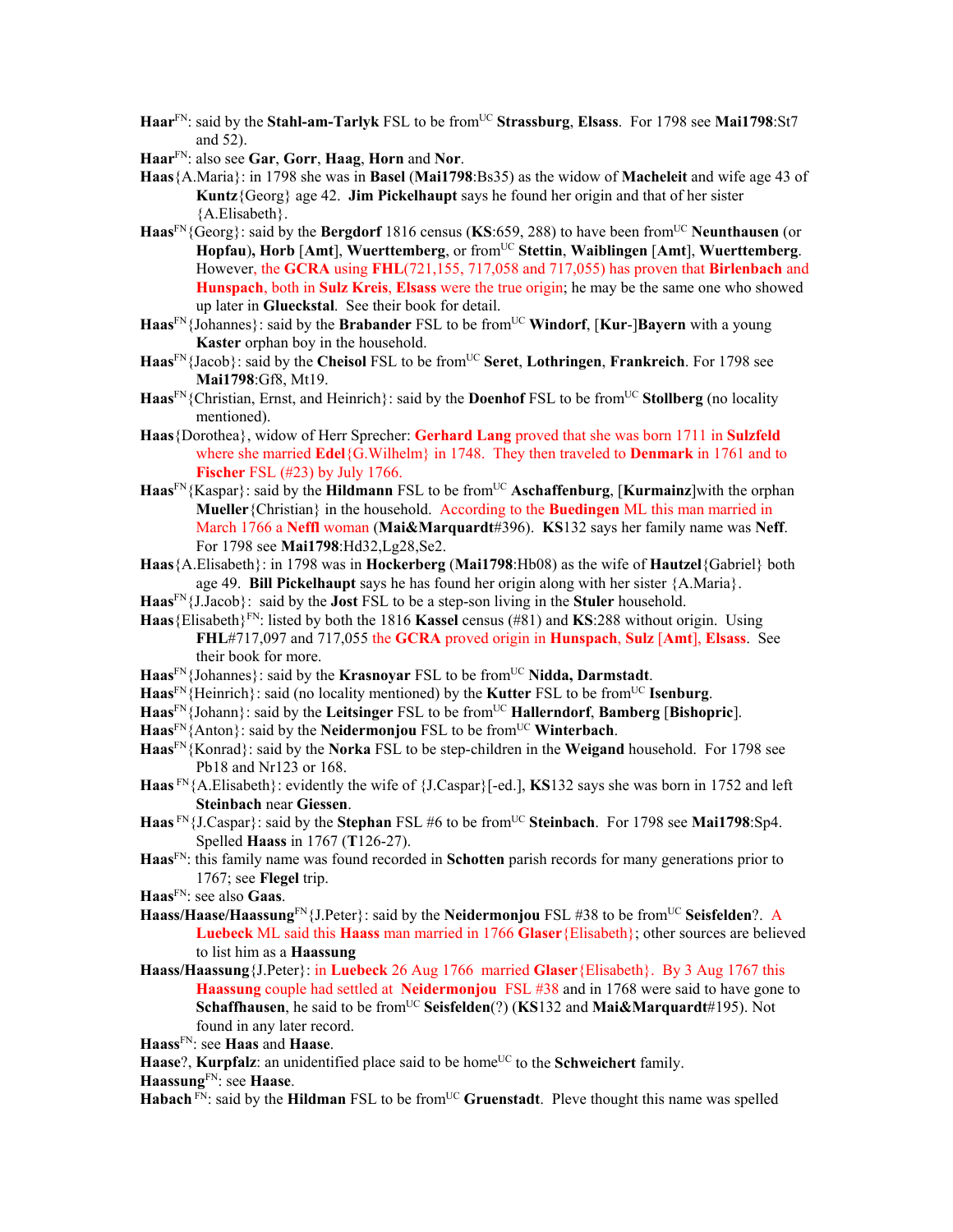**Habich** in 1798, but I could find no evidence of that and could not find the family in the 1798 Volga censuses.

- **Habach**<sup>GL</sup>: an unidentified place said by the **Schwab** FSL to be home<sup>UC</sup> to the **family.** There were at least 7 Habachs in the Germanies.
- **Habel**FN: this family name was found recorded in **Kirburg** marriage records 1762-1767; see **Flegel** trip
- Haber<sup>FN</sup>: said by the **Belowescher Kolonien** FSL to be from<sup>UC</sup> Mainz (no locality mentioned).
- Haber<sup>FN</sup> {Johannes} and {Anna Maria}: two households said by the **Brabander** FSL to be from<sup>UC</sup> **Wirges**, [**Kur**-]**Trier**. I could not find these families in the 1798 censuses.
- **Habar/Haber**{J.Henrich}: fromUC **Spachbruecken** married **Schwiening**{A.Eliesabetha} in **Buedingen** 25 April 1766 (**Mai&Marquardt**#587). **KS**132, 157, & 158 all have his name as **Haber**. Not found in any later source.
- **Haber**FN: this family name was found recorded in **Schlitz** marriage records 1762-1767; see **Flegel** trip.
- Haberkorn<sup>FN</sup>: said by the Goebel FSL to be from<sup>UC</sup> Tating, Kurmainz.
- **Habermann**{Elisabeth}FN: said by both the FSL and by the 1798 **Balzer** census to be the maiden name of frau **Kalbin** (**Mai1798**:Bz8).
- **Habermann**{Philipp, Ernst}FN: said the **Balzer** FSL to be orphaned brothers of frau **Kalbin**, all being three offspring of Caspar H. deceased. Spelled both **Habermann** and **Haebermann** in 1798 (**Mai1798**:Bz80 and Kk22 respectively).
- **Habermann**{Valentin}FN: said by the **Balzer** FSL to be deceased . **Bonner** said he was baptized in **Huettengesas**, **Isenburg**[**-Meerholz County**], but I can not find him on my copy of the Huettengesas baptisms. For 1798 see **Mai1798**:St50 and Bz72.

Habermehl<sup>FN</sup>: said by the **Krasnoyar** FSL to be from<sup>UC</sup> **Darmstadt** (no locality mentioned). **Habetits**FN: see **Habetitz**.

**Habetitz/Habetits**FN{Hermann}: married in June 1766 **Riedel**{Maria} in **Rosslau**

(Mai&Marquardt#1015). Said by the **Hoelzel** FSL  $#41$  to be from<sup>UC</sup> **Kurpfalz** (no locality mentioned). **KS**132 & 151 mistakenly say the marriage was in 1765. By 11 Sept 1767 {Heermann & Margaretha} had settled at **Hoelzel** FSL #41, said to be from **Kurpfalz**. I could not find this family in the 1798 Volga censuses.

**Habetsheim**: see **Habitzheim**.

- **Habetsheim, Loewenstein Principality**: said to be home<sup>UC</sup> to **Cramer/Kramer** {E.Margaretha} who married **Mohr**{Johannes} in **Buedingen** 9 May 1766 (**Mai&Marquardt**#623). **KS**140 says this was near **Dieburg**.
- **Hellerbach, Breuberg Condo**:said to be home<sup>UC</sup> to **Mohr** {Johannes} who married **Cramer/Kramer**{E.Margaretha} in **Buedingen** 9 May 1766 (**Mai&Marquardt**#623). **KS**163 says this was **Hoellerbach** near **Erbach**.
- **Hoellerbach** near **Erbach**: see **Hellerbach, Breuberg Condo**.
- **Habicht**<sup>FN</sup>: said by the **Koehler** FSL to be from<sup>UC</sup> **Fulda** (no locality given), and his frau's maiden name was given as **Wolf** (no origin given). The family name was spelled **Habig** in 1798 (**Mai1798**:Mv1333).
- **Habig**FN: see **Habicht**.
- **Habich**FN: see **Habach**.
- **Habicht**FN: this family name was found recorded in **Schlitz** marriage records 1762-1767; see **Flegel** trip. **Habitzheim**GL, [**Loewenstein Barony**]: is 2 miles NE of **Reinheim** and was home to the Lemmermann
	- woman who married a **Stukert** and immigrated to **Schwab** (**Gieg1**, **Mai1798**:Sb31). aka **Habetsheim, Loewenstein Principality**: said to be home<sup>UC</sup> to **Cramer/Kramer** {E.Margaretha} who married **Mohr**{Johannes} in **Buedingen** 9 May 1766 (**Mai&Marquardt**#623). **KS**140 says this was near **Dieburg**.
- **Hachenburg**<sup>GL</sup>, **Kurpfalz**[sic?]: an unidentifed place said by the **Kukkus** FSL to be home<sup>UC</sup> to a **Kaun**?/**Kuhn** family. I can find no place of this name in former Kurpfalz lands, so this may be a mistake for the next entry.
- **Hack**FN: according to the **Doenhof** FSL this orphan lived with a **Queissner** family from **Kurpfalz**.

**Hack/Haag**{Andreas}: son of {Benedikt} of **Muelhausen, Bavaria** married **Mueller**{Walpurg}, daughter of {Georg} of **Ruehrenburg** near **Regenspurg**, 7 May 1766 in **Woehrd**

(**Mai&Marquardt**#796). **KS**132 has her from the same place. Not found in **T**. By 11 Sept 1767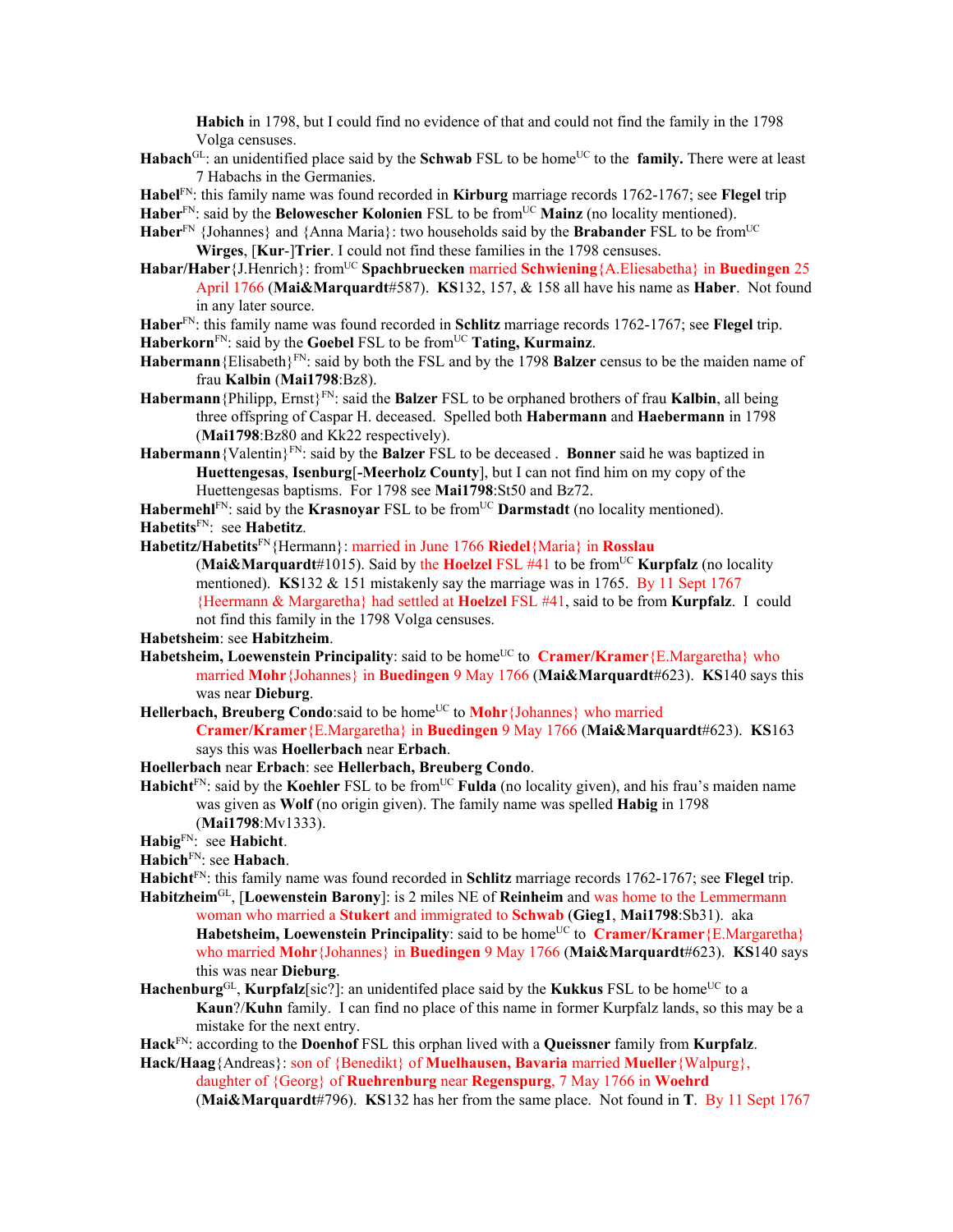this **Haag** couple with a 6 yr-old daughter had settled at **Hoezel** FSL #53, he said to be from Migeren?, **Bayern**. No further information.

- Hack<sup>FN</sup>: said (no locality mentioned) by the **Kutter** FSL to be from<sup>UC</sup> **Isenburg**.
- **Hack**{Conrad}: said by Recruiter Beauregard's list to have been a step-son in the **Kaiser**{Franz} household (**Lk**43a). In 1767 he is listed as {Condradt} the son of {Adam} and {Margaretha} (**T**4880); he was listed in no FSL. Spelled **Gak** in 1798 (**Mai1798**:Lz36); he may well have been probably was a **Luzern** first settler.
- **Hack**FN: also see **Gak** , **Haag**, **Haak**, **Heck**, and **Hock**.
- Hacke<sup>FN</sup>: said by the **Kano** FSL to be from<sup>UC</sup> **Gundheim**?. I could not find this family in the 1798 Volga censuses.
- **Hackenberg**FN{Ludolf Georg Nico.}: married **Haverland**{A.M. Elisabeth} in **Luebeck** 31 July 1766 (**Mai&Marquardt**#115 & **KS**132. Not found in any later source.
- [**Sayn**-]**Hackenburg County**GS: this was dissolved in 1715. Its lands were around the town of **Hackenburg** and another portion was to the W of the town of **Altenkirchen**.
- **Hackenburg**GL, **Sayn-Hackenburg County**: is 33 km W of **Herborn** city and 22 miles NE of **Koblenz** city, and was the seat of this County.
- Hacker<sup>FN</sup>: the **Buedingen** ML says this woman from<sup>UC</sup> Schoellkroeppen, Schoenborn married in 1766 a **Kauff** man from<sup>UC</sup> the same place (Mai&Marquardt#617). By 1767 this couple was in the **Belowescher Kolonien**.
- Hackl<sup>FN</sup>: said by the **Katharinenstadt** FSL to be from<sup>UC</sup> **Korbach, Waldeck**.

**Hacks**FN: see **Aks.**

- Hadersleben<sup>?GL</sup>: an unidentified place said by the **Boregard** FSL to be home<sup>UC</sup> to the **Helefeld**? Family. There are 2 **Hedersleben** in **Sachsen-Anhalt**, and 1 Hardisleben in **Thueringen**.
- **Haebel**{J.Martin}: married **Popp**{Elisabeth} in **Luebeck** in 31 May 1766 (**Mai&Marquardt**#1189). I could not find this couple in any published FSL.
- **Haebermann**FN: see **Habermann**.
- **Haeffle/Haefele/Haefle** FN: see **Hafele** and **Hafle**.
- **Haefner**{Wilh.Joh.}: left<sup>UC</sup> **Buedingen** city (**KS**132). I did not find him in any **Volga** FSL.
- **Haefnershaslach**GL**, Vaihingen Oberamt, Wuerttemberg**: is some 4 miles NNW of **Vaihingen-an-der-Enz**, **Baden-Wuerttemberg**, and was home to a **Schlepp** family that settled in **Hoffnungstal** leaving home in 1815.
- **Haefnerhaslach**, **Ginlingen Amt**, **Wuerttemberg**: said by **EEE** to be home to **Vol(l)ert/Wohlert/ Wollert**{J.Michel} who settled in **Dreispitz** FSL #10). This surely is the same place as the next entry; and as the preceeding entry, except some 50 years earlier.
- **Haefnerhasslach**GL, **Wittenberg**: is some 4 miles NNW of **Vaihingen-an-der-Enz**, and said by the **Dreispitz** FSL to be home<sup>UC</sup> to two **Volert** families. Wittenberg here obviously should be read **Wuerttemberg**.
- **Haefnerhaslach**, **Vaihingen** [**Amt**], **Wuerttemberg**: is 5 miles NNW of **Vaihingen-an-der-Enz**, and was proven by the **GCRA** to be home to a **Schleppe**/**Schlepp** family that settled in **Neudorf**.
- **Haegele**FN: said by the **Bergdorf** 1858 census (**KS**:665, 289) to have been from **Erdmannhausen**, **Ludwigsburg** [**Amt**], **Wuerttemberg**. The **GCRA** verified this origin using **FHL**(1,187,177-8- 9), and using **FHL**(1,056,955) they proved that the family actually left for Russia from **Breuningsweiler**,**Waiblingen** [**Amt**], **Wuerttemberg**. See the **GCRA** book for more detail.
- **Haehnel** FN{Maria}: in **Rosslau** she married **Hert** or **Hort**{J.Gottlieb} in June 1766; by 1767 this couple was in **Laub** #47 (**Mai&Marquardt**#1003).
- **Haehring**FN: see **Hering**.
- **Haemimlin**{Rosina}: married **Besselt**{Andreas} 18 June 1766 in **Rosslau (Mai&Maquardt**#1023 & **KS**121). Not found in **T**.By 11 Sept 1767 this **Baessler/Besseler** couple with an infant son had settled at **Hoezel** FSL #3. In 1798 two **Besseler** offspring, married, were still living in **Hoezel** at #14 and #23.

**Haen**FN: see **Henn**.

**Haendlein**FN: see **Gindlein.**

**Haenger**FN: see **Henger**.

**Haensch**: filed with **Haansch**.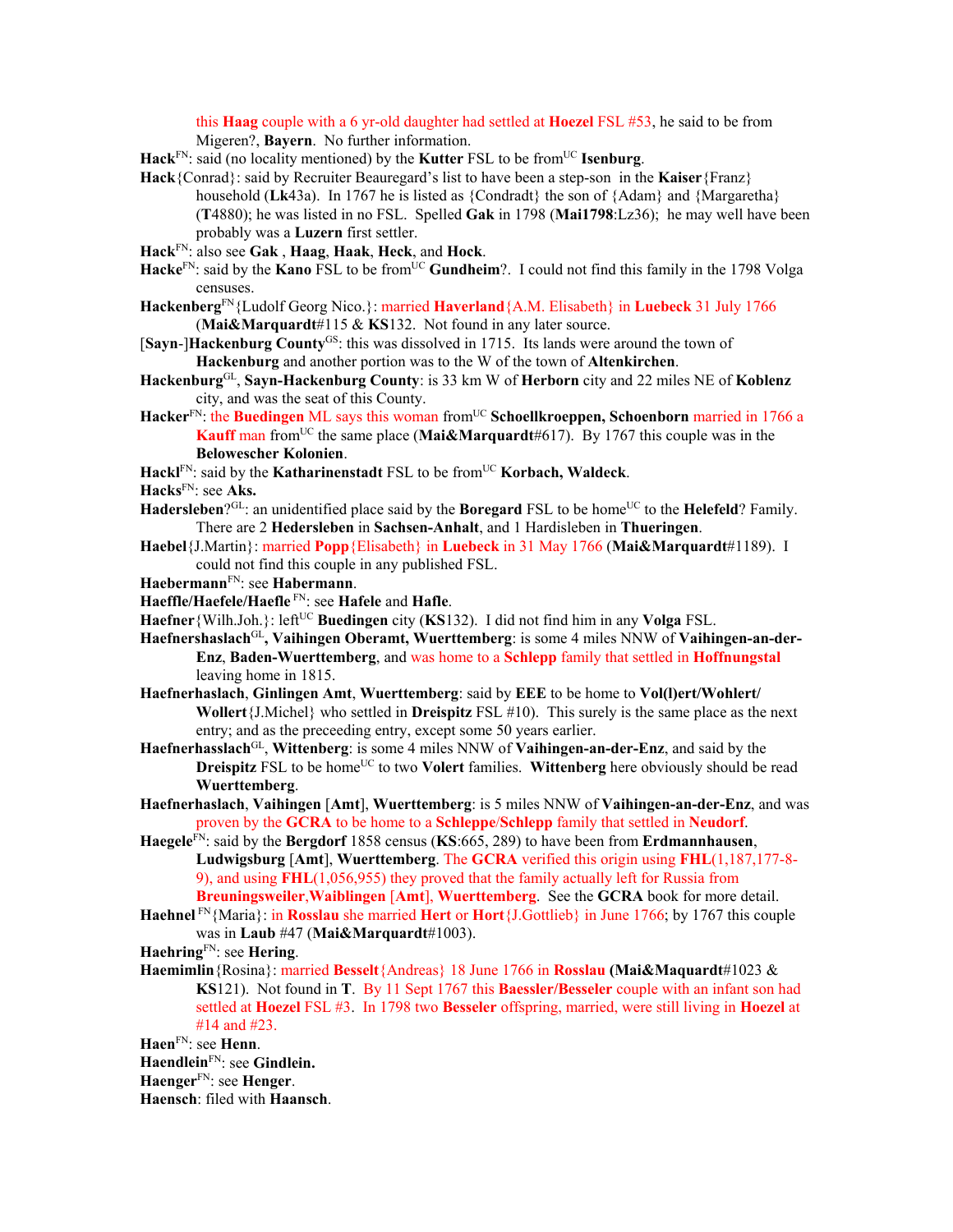**Haeppner/Hoeppner/Hoepner/Hoepfner/Hoefner/Huefner**{Anthoni/Anton}: Catholic, fromUC **Wuerzburg**, arrived at **Fridericia, Schleswig Royal Duchy** in May 1760 along with his sister **Heinrich** {E.Fridericia} (**EEE** p.454). **KS**:82 and 135 say this party of 4 was from<sup>UC</sup> **Elbing** and in 1764 was sent on to the **Saratov** area as part of the group of colonists transported under the command of Captain Paykul and Cornet Rehbinder. By June 1764 they had settled in **Anton** FSL #36 which said he was fromUC **Gruensfeld Oberamt, Wuerzburg**. Spelled **Hoeppner** in 1798 (**Mai1798**:Lb28).

**Haerdle**FN: see **Hertle**.

- **Haering**FN: listed in **KS**:276 with no origin, but the **GCRA** found some evidence that this man who went to **Glueckstal** came fromUC **Hebenhausen**, **Witzenhausen** [**Amt**], **Hesse**. Also spelled **Gairing** and **Goehring**. See the **GCRA** book for detail.
- **Haertel**FN{Dorothea Sofia}: in **Rosslau** married in April 1766 **Jost**/**Just**[Lebrecht} [he was listed in **Paulskaya** FSL #48 apparently with an even younger wife] (**Mai&Marquardt**#939). **KS**132 and 137 mistakenly have the marriage year as 1765. No further information.

**Haertel**FN: also see **Harpf**.

## **Haertmann** FN: see **Hartmann**.

**Haertwig**FN: see **Hartwig**.

- Haesen?<sup>GL</sup>: an unidentified place said by the **Paulskaya** FSL to be home<sup>UC</sup> to a **Hassenkampf** family. Might this be **Hessen**?
- **Haeuser** FN: these families were in **Glueckstal** for a time and were said by **KS**:290 to be from **Weinsberg**, **Heilbronn** [**Amt**], **Wuerttemberg**, but the **GCRA** was unable to confirm that origin in **FHL** 1,340,182-3. Also spelled **Haeusser**.
- **Haeuser** FN{A.Katharina}: **KS**132 says she leftUC either **Bieber** or **Lohrhaupten**, near **Gelnhausen**. I did not find them in any published FSL.
- Haeuser<sup>FN</sup>{Heinrich}: **KS**132 says he and his wife left<sup>UC</sup> either Bieber or Lohrhaupten, near **Gelnhausen**. I did not find her in any published FSL nor in **Kulberg**.
- **Haeusser**{A.Catharina}: Using the Familienbuch Rossdorf bei Darmstadt by Christel Franze-Merlau, **Brent Mai** proved she married **Busch**{J.Heinrich} 1765 in **Rossdorf** bei **Darmstadt** to **Haeusser**{A.Catharina}. This couple is recorded in the the **Laub** FSL (#10). For more detail go to http://cvgs.cu-portland.edu/origins/b/busch\_laub.cfm.

**Haeusser**FN: also see **Haeuser**.

- **Hafel**{Friedrich}: **KS**132 says he left<sup>UC</sup> **Bieber** near **Gelnhausen**. I did not find him in any published FSL nor in **Kulberg**.
- **Hafele/Haefle/Haefele/Hafl**FN{J.Siegmund}: Danish records say this Lutheran fromUC either **Maulbronn Klosteramt, Wuerttemberg** or **Sulzfeld near Heilbronn** arrived in **Denmark** in May 1761; his wife was **Beisner**{Margaretha}; they deserted Denmark about June 1764 (**EEE** p.427, for more see that). Said by the **Dobrinka** FSL #3 to be from<sup>UC</sup> **Kulzfeld** $(?)$ , **Heilbronn**. Later spelled **Heffele** (**Mai1798**:Mv456, Kf16, Db51, Db60). The wife is said to have been a **Beisel**, daughter of **Dreispitz** FSL #5.

**Hafele** FN: see also **Hefele**.

- **Haffermann**: see **Habermann**.
- **Haffner**FN: see **Hafner**.
- **Hafl** FN: see **Hafele**.
- **Hafner**FN: listed by the **Bergdorf** 1858 census (**KS**:668) without origin. **KS**:290 gave **Pleidesheim**, **Ludwigsburg** [**Amt**], **Wuerttemberg** as the origin, which was verified by **GCRA** using **FHL**(1,187,180-2). Also spelled **Haffner**.
- **Hafner**{Christian}FN: listed by the 1816 **Neudorf** census (#85) with no origin. See the **GCRA** book for more.
- **Hafner**{Dewald}FN: listed by both the 1816 **Neudorf** census (#82) and **KS**:282 with no origin. Using **FHL**#721,154, the **GCRA** proved his name really was **Hofer**{Theowald}and that his origin in **Ingolsheim**, **Sulz** [**Amt**], **Elsass**. See the **GCRA** book for more.
- Hafner/Haffner {Sebastian}: Lutheran from<sup>UC</sup> Baden-Durlach Margraviate arrived at Schleswig city, **Schleswig Royal Duchy** in July 1761. In June 1764 with wife {Maria} and 2 sons he was given permission to leave **Denmark** (**EEE** p.428). Sometime prior to 1798 his son {J.Friederich}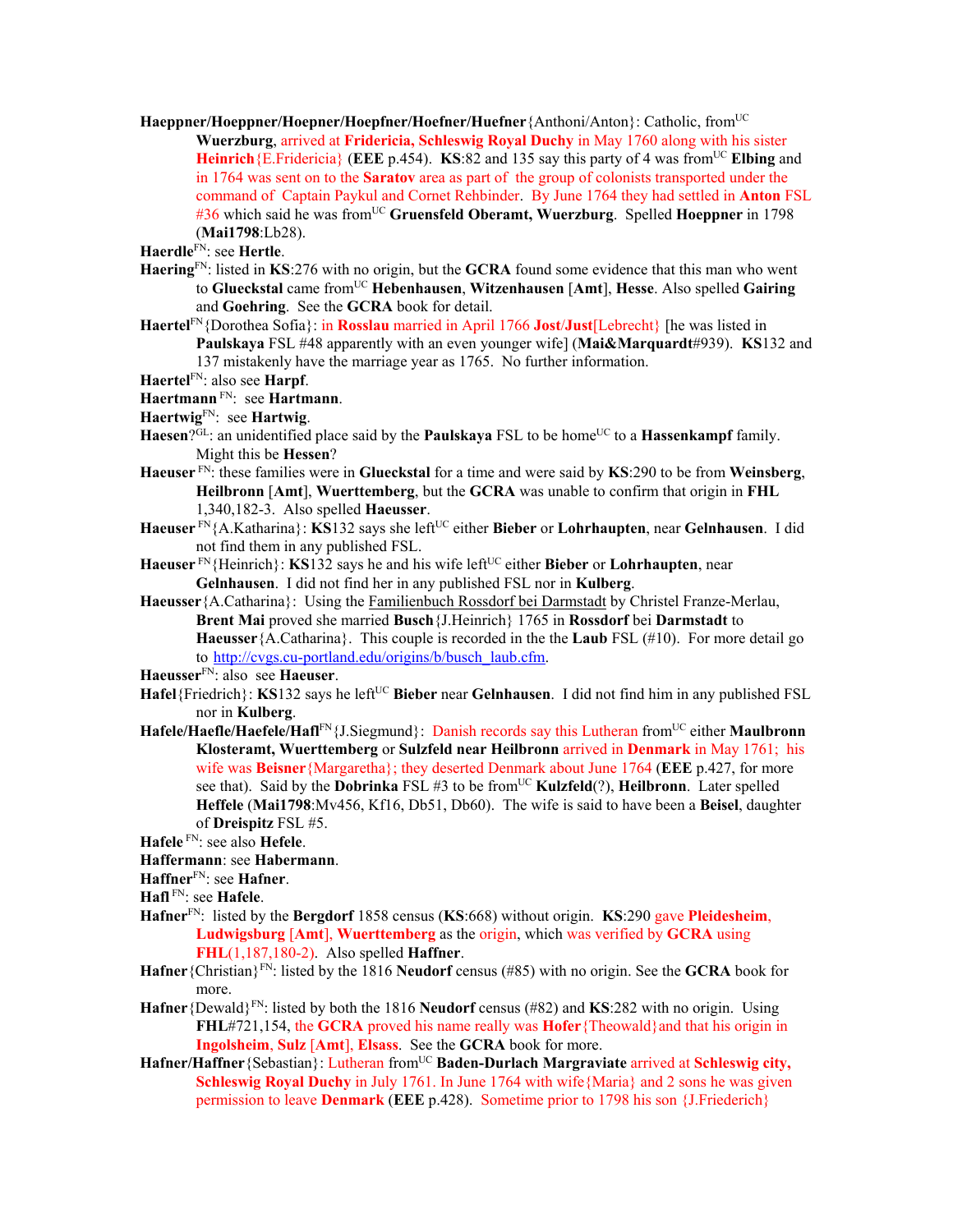settled in **Shcherbakovka** colony (**Mai1798**:Sv1).

- **Hafner**{??}FN: **KS**132 says he leftUC **Streitberg, [Isenberg-Birstein? County**] near **Gelnhausen** in 1766. I did not find him in any published FSL nor in **Kulberg**.
- **Hag**: see **Haag**.
- **Hagel**FN: listed by both the 1858 **Kassel** census (#230) and **KS**:290 without origin. Using **FHL**#1,346,070, the **GCRA** found Hagels in **Bitzfeld**, **Weinsberg** [**Amt**], **Wuerttemberg**, and say the one who settled in **Kassel** may be related to them.. See the **GCRA** book for more.
- **Hagelgans/Hagelganz**FN{Johann}: **KS**132 says he left **Oberaula** near **Ziegenhain** to go to **Bettinger**. If this is not the same man as the next entry, I did not find him in any published FSL nor in **Kulberg**.
- Hagelganz<sup>FN</sup>{Johann}: said (no locality mentioned) by the **Kutter** FSL #48 to be from<sup>UC</sup> **Isenburg** (neither country nor locality indicated).
- **Hagelloch**GL**, Tuebingen** [**Amt**], **Wuerttemberg**: is some 2 miles W of **Tuebingen** city, and was proven by **GCRA** as the birthplace of **Schnaidt** and to be home to the **Wanner** families that went to **Glueckstal** and to **Kassel**.
- **Hagelloch**GL, **Unterjesingen Parish**, **Tuebingen** [**Amt**], **Wuerttemberg**: is 1.5 miles NE of **Unterjesingen** town, and the **GCRA** proved that **Schnaidt** married here and his children were born here before immigrating to **Kassel**.
- **Hagen**{Heinrich}FN: said by the **Hoelzel** FSL to be fromUC **Nassgut**?, **Bamberg** [**Bishopric**]. Spelled **Haagen** in 1798 (**Mai1798**:Bn38, Dl42, Ps9,82).
- **Hagen**{Johannes}FN: said by the **Hoelzel** FSL to be fromUC **Wiesendorf**, **Bamberg** [**Bishopric**]. Spelled **Haagen** in 1798 (**Mai1798**:Hz22).
- Hagen<sup>FN</sup>: said by the **Jost** FSL to be from<sup>UC</sup> **Langensalza**, **Sachsen**.
- **Hagen**FN: said (no locality mentioned) by the **Stahl-am-Tarlyk** FSL to be fromUC **Schleswig-Holstein** [**Royal Duchy**]. I could not find members of this family in **Mai1798**.
- **Hagen**{Henrietta}: and husband **Elsasser**{Johann} were parents of **Elsasser**{J.Conrad} who was baptized on 28 May 1766 in **Luebeck** (**Mai&Marquardt**#1311). However, her husband arrived in **Russia** with wife {Christina}, son {Conrad} and his mother {Eva} on 4 July 1766.
- **Hagenau** FN: said by the **Rosenheim** FSL to be fromUC **Stralsund**, **Schwedisch Pommern**. I could not identify any of this family in **Mai1798**.
- **Hagenau**GL, **Elsass**: is now called **Haguenau, Alsace**, **France**, and is some 15 miles N of **Strasbourg**.
- **Hagenbach**GL: during 1768-1797 this was a Kreis or district administrative center for the **Pfalz-Zweibruechen Duchy**. The town is some 6 miles E of **Karlsruhe** city.
- Hagenberg {Johannes}: of<sup>UC</sup> **Lautenbach** married **Schmidt** {A. Juliana} 14 June 1766 in **Luebeck (Mai&Marquardt**#249). {Johann}, wife {Anna} and a daughter arrived in **Russia** 8 Aug 1766, he said to be from **Riedesel** (**Kuhlberg**3252). Not found in any later source.
- **Hagenburg**?<sup>GL</sup>, **Frankfurt-am-Main [Imperial City**]: said by the **Norka** FSL to be home<sup>UC</sup> to a **Glass** family. This place most likely was long ago absorbed into the city of **Frankfurt** itself.
- Hagengen?<sup>GL</sup>: an unidentified place said by the **Boregard** FSL to be home<sup>UC</sup> to the **Luid**? family.
- **Hagin** $\{??\}$ : **KS**132 says left<sup>UC</sup> for **Dehler**. I did not find him in any published FSL nor in **Kulberg**.
- **Hager**{A.Margaretha}: Lutheran, was mother-in-law to **Adler**{J.Wendel} who settled first in **Denmark** and then in **Grimm** (**EEE** p.333). FromUC **Baden-Durlach Margraviate**, she was given permission to leave **Denmark** in June 1763 (**EEE** p.428).
- Hager/Gager{Jacob}: of Reformed faith from<sup>UC</sup> **Erbach Amt, Erbach County** arrived in **Schleswig city, Schleswig Royal Duchy** in May 1761. In 1764 with wife {Barbara} and his sister {Anna} he was given permission to leave **Denmark**. They arrived in Schilling before 1775 (1775 census #29).
- **Hagsfeld**GL, **Karlsruhe** [**Amt**], **Baden**: is now a suburban neighborhood just NE of **Karlsruhe** city, and was proven by the **GCRA** to be home to the**Geckenheimer** family that came to **Glueckstal**.
- **Hagstolz**FN: said by the 1816 **Glueckstal** census (**KS**:678, 291) to be fromUC **Steinheim**, **Heidenheim** [**Amt**], **Wuerttemberg**. However, using FHL(1,340,145), the **GCRA** proved origin in **Heuchstaetten** in the same Amt.Usually spelled **Hagstoz**. See the **GCRA** book for detail. **Hagstoz**FN: see **Hagstolz**.
- **Hahmer**{Johannes}: **KS**132 says he left<sup>UC</sup> **Kirchheim** near **Hersfeld**. I did not find him in any published FSL nor in **Kulberg**.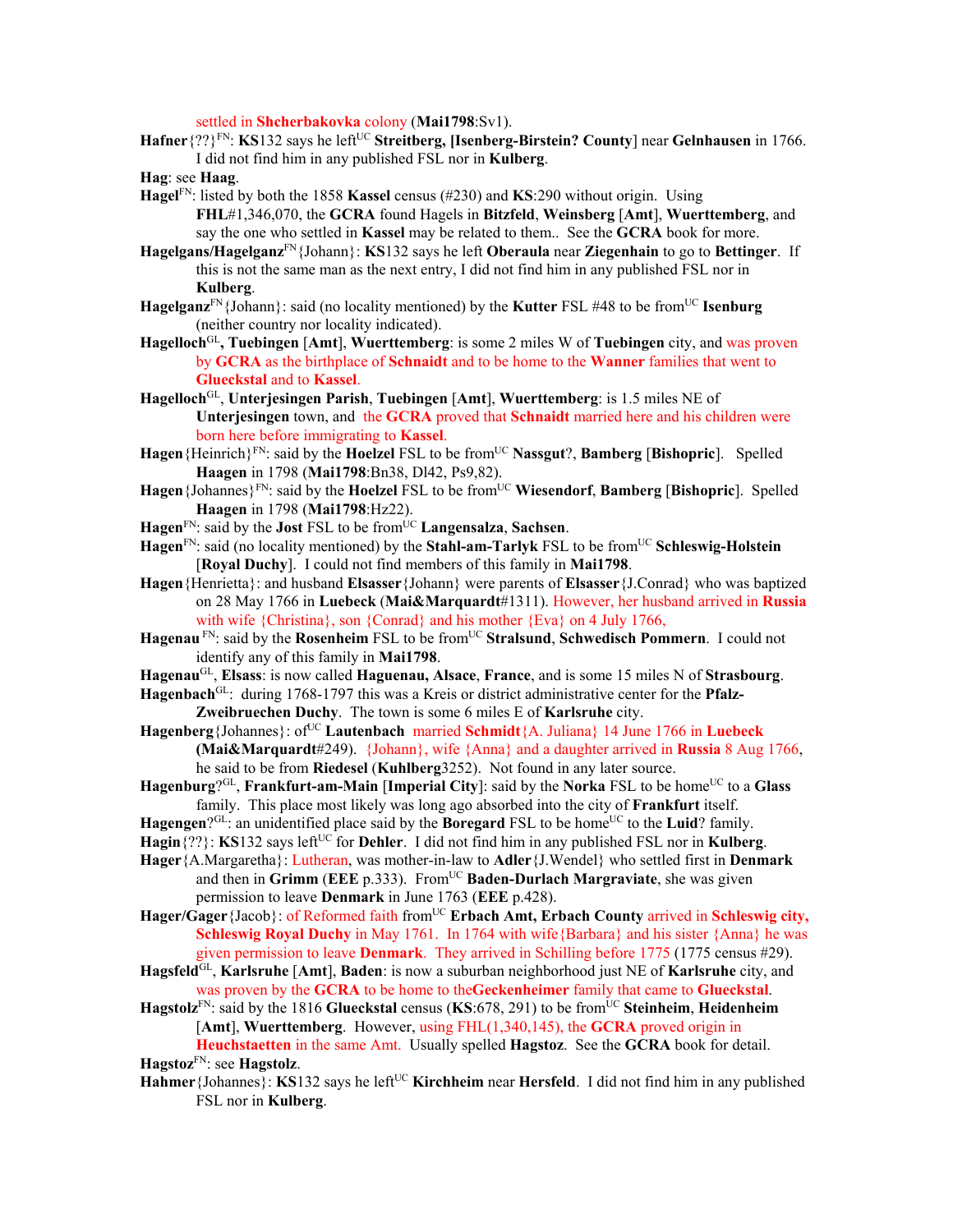- Hahn<sup>FN</sup> {Jacob, Adam}: said by the **Anton** FSL to be from<sup>UC</sup> **Erbach** (no locality mentioned). For 1798 respectively see **Mai1798**:An9, where the maiden name of frau {Jacob} was given as **Knorr**, and An11, where the maiden name of frau {Adam} was given as **Krams**?.
- **Hahn**{Melchoir}: Bill Pickelhaupt says this man was a **Basel** first settler and that he has proved an origin for him.
- **Hahn**{Ludwig}: married **Wunderlich**{A.Maria} in **Buedingen** in March 1766 . They were recorded in the **Beideck** 1775 census #2 (**Mai&Marquardt**#368).
- Hahn/Han/Hann<sup>FN</sup>: said by the **Belowescher Kolonien** FSL to be from<sup>UC</sup> Hanau (no locality mentioned) and to have married in **Oranienbaum**.
- Hahn/Han/Hann<sup>FN</sup>: said by the **Belowescher Kolonien** FSL to be from<sup>UC</sup> **Isenburg** (no locality mentioned).
- Hahn/Honn<sup>FN</sup>: said by the **Belowescher Kolonien** FSL to be from<sup>UC</sup> Wetterau (no locality mentioned).
- Hahn<sup>FN</sup>{Margaretha}: said by the **Bettinger** FSL (#16) to be from<sup>UC</sup> **Nuernberg**. For 1798 see **Mai1798**:Bb34.
- Hahn<sup>FN</sup>{Erdmann}: said by the **Boaro** FSL (#76) to be from<sup>UC</sup> **Dessau** (no locality mentioned). His wife was in 1798 said to have been a **Herrwald** (**Mai1798**: Bx15).
- **Hahn**<sup>FN</sup>{Martin}: said by the **Boaro** FSL (#75) to be from<sup>UC</sup> **Dessau** (no locality mentioned). For 1798 see **Mai1798**: Bx33.
- **Hahn**FN{Michael}: said by the **Boaro** FSL (#77) to be fromUC **Wittenberg**, **Sachsen**. Spelled **Hahn** in 1798 (**Mai1798**: Bx40, Mv297, Mv280), as well as **Haan** in 1798 (Ka39).
- **Hahn**<sup>FN</sup>{Peter}: said by the **Boaro** FSL (#78) to be from<sup>UC</sup> Wittenberg. Spelled **Hahn** in 1798 (**Mai1798**: Bx24,Mv306, Fs02).
- **Hahn**<sup>FN</sup>{Jacob}: said by the **Boregard** FSL (#173) to be from<sup>UC</sup> **Friedewald**, **Hessen**.
- **Hahn** FN{Georg}: said by the **Boregard** FSL (#103) to be fromUC **Oberstein**, [**Barony or Knights holding**].
- $\text{Hahn}^{\text{FN}}$ {Caspar}: said by the **Dobrinka** FSL (#43) to be from<sup>UC</sup> **Mecklenburg-Strelitz**.
- **Hahn**FN: said by the **Ernestinendorf** FSL (#25b) to be an orphan boy in the **Kappes** household.
- **Hahn**<sup>FN</sup>{Karl}: said by the **Galka** FSL (#61) to be from<sup>UC</sup> **Riga**, **Livland**.
- **Hahn**FN{A.Cathrina}: according to a **Luebeck** ML this woman married in 1766 **Rieser**{Diederich Wilhelm}; by 1767 this couple was in **Hildmann** (**Mai&Marquardt**#200).
- **Hahn**{Tileman}: he is said in the 1798 census as being the deceased husband of **Albert**{K.Justina} then in her  $2<sup>nd</sup>(?)$  marriage. Not found in any FSL, the parents of both members of this couple may have been among the **Hockenberg** first settlers.
- Hahn<sup>FN</sup>{Andreas}: said by the **Kano** FSL (#77) to be from<sup>UC</sup> **Wilmersdorf**. For 1798 see **Mai1798**:Kn37.
- **Hahn** FN: said by both the **Kassel** 1816 census (#10) and **KS**:291 to be from **Piermasens**, **Pfalz**. Using **FHL**#488,521 the **GCRA** proved this origin. See their book for more.
- Hahn {A.Maria?Katharina}: the **Katharinenstadt** FSL (#6) said this was the maiden name<sup>UC</sup> of frau **Rothfeld** {Samuel} and that she was from<sup>UC</sup> **Grabau, Sachsen**.
- **Hahn**FN{Jacob}: said by the **Keller** FSL (#31) to be fromUC **Bodenheim**, **Kurmainz**.
- **Hahn**<sup>FN</sup>{Friedrich}: said by the **Keller** FSL (#18) to be from<sup>UC</sup> **Hattersheim**, **Kurmainz**.
- **Hahn**{Gertrude}: the **Keller** FSL (#67) says this was the maiden name of frau **Mensing**{Jacob}.
- **Hahn**<sup>FN</sup>{Gottfried}: said by the **Keller** FSL (#23) to be from<sup>UC</sup> **Heimerdingen**, **Wuerttemberg**, with a **Fritz** son-in-law in the household.
- **Hahn**FN{Kaspar}: said by the **Keller** FSL (#66) to be fromUC **Walensheim**?, **Wuerzburg**. For 1798 see (**Mai1798**:Ps46, Nk20).
- $\text{Hahn}^{\text{FN}}\{\text{Johannes}\}\$ : said by the **Kraft** FSL (#36) to be from<sup>UC</sup> Weltersburg. Kulberg said this was in<sup>UC</sup> **Isenburg**.
- Hahn<sup>FN</sup>{J.Klaus}: said by the **Krasnovar** FSL (#24) to be from<sup>UC</sup> Alsfeld, Darmstadt.
- **Hahn**FN{A.Regina}: from "the district of **Duengen** in **Franconia**" she married **Mueller**{Carl Ludwig} 23 May1766 in St. Jacob's Lutheran Church (**Mai&Marquardt**#228). By 1 Sept 1767 this couple had settled at **Frank** FSL #104, he said to be from **Piver**?, **Hannover**.
- $\mathbf{Hahn}^{\text{FN}}$ : said by the **Kraft** FSL to be from<sup>UC</sup> **Weltersburg, Isenburg**.
- Hahn<sup>FN</sup>{Jacob}: said by the **Neidermonjou** FSL #50 to be from<sup>UC</sup> Waechtersbach. Kulberg6844.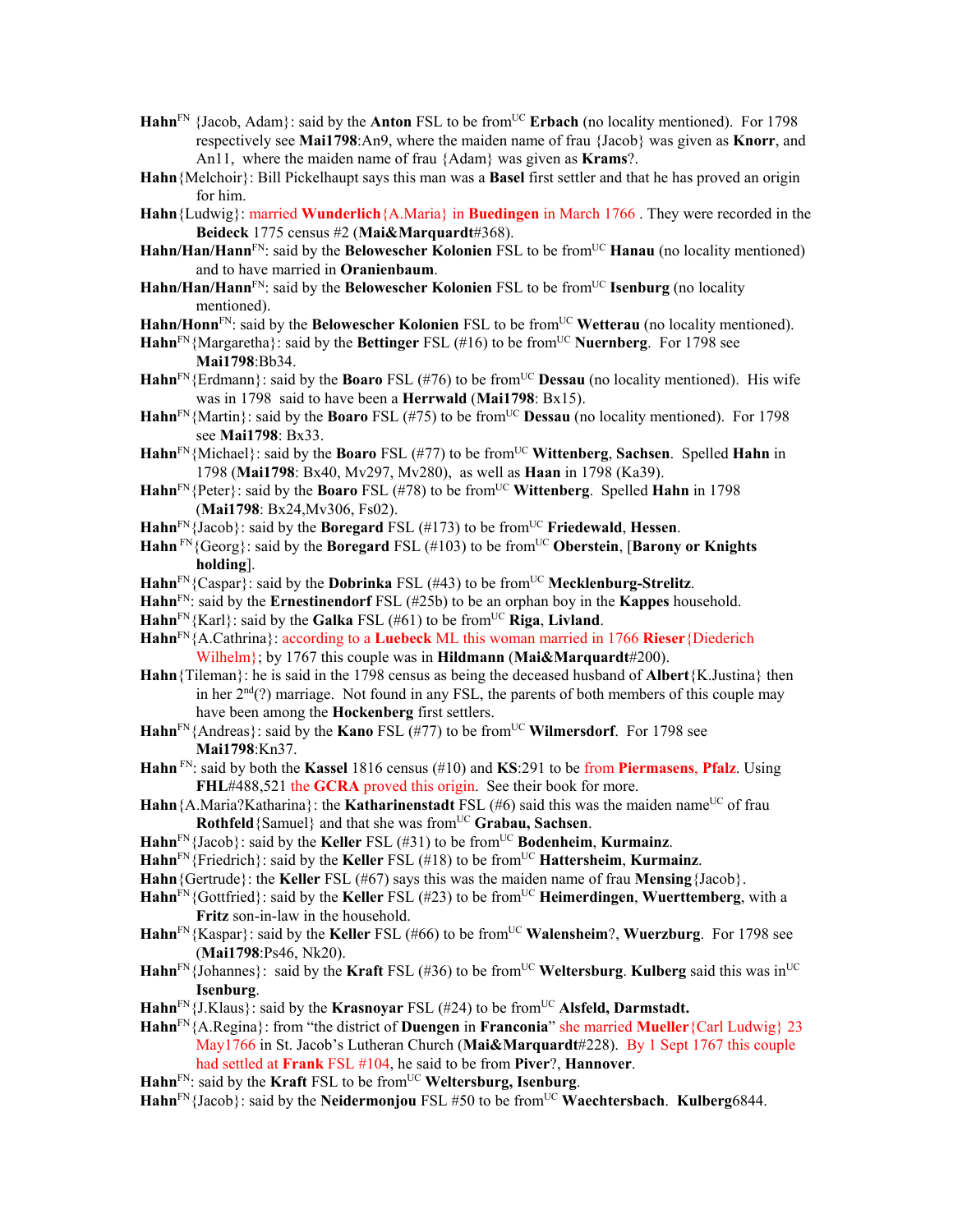- **Hahn**FN{Elizabeth}: the **Buedingen** ML says this woman married a **Briel** man in 1766; by 1767 this couple was in **Norka** (**Mai&Marquardt**#1195). Not found in **Kulberg** or **T**.
- **Hahn**FN{Konrad}: the **Norka** FSL (#3a) says this man was a servant in an Isenburger **Lorey** household. For 1798 perhps see **Mai1798**:Nr147?
- **Hahn**<sup>FN</sup>{Melchior}: said by the **Norka** FSL (#148)to be from<sup>UC</sup> **Hessen** (no locality mentioned). For 1798 see **Mai1798**:Nr117 and maybe 147?
- $\text{Hahn}^{\text{FN}}\{\text{J.Melchior}\}\text{: said by the **Pauliskaya** FSL(\#70) to be from  $^{UC}$  Berlt?, **Darmstadt**.$
- Hahn<sup>FN</sup>{Oswald}: said by the **Paulskaya** FSL (#26) to be from<sup>UC</sup> **Neuensien**?.
- Hahn<sup>FN</sup>{Tiedemann}: said by the **Paulskaya** FSL(#63) to be from<sup>UC</sup> **Oppenrod**, **Darmstadt** with an orphan **Fink** girl in the household.
- **Hahn**{Juliana}: she was in the 1798 **Zug** census but was too young be in an FSL; this was otherwise not a **Zug** family name.
- **Hahn**FN: this family name was found recorded in **Winterhausen** marriage records 1760-1769; see **Flegel** trip.
- **Hahn**{A.Elisabeth}: this Hahn widow married in **Rosslau** in Sept. 1765 **Schumacher**{J.Christian} (**Mai&Marquardt**#879). I did not find this couple in any published FSL nor in **Kulberg**.
- **Hahn**{Catharina}: go to **Mann**{Catharina}.
- **Hahn**{J.Jacob}: married in **Luebeck** 21 May 1766 **Schneider**{A.Magdalena} (**Mai&Marquardt**#156). **KS** has {Jakob}. Not found in any later source.
- **Hahn**{J.Nicolaus}: his twin sons were baptized in **Luebeck** 7 June 1766 (**Mai&Marquardt**#1319). He may have been in this **Russia** arrival: **Hahn**{Michael & Eliesab.} and 5 children (**T**5525-5531). No further information.
- **Hahn**FN: also see **Gan** and **Gills**.
- **Hahn**<sup>GL</sup>, **Hessen-Kassel** [Landgraviate][?]: an unidentified place said by the **Schaefer** FSL to be home<sup>UC</sup> to the **Grapp** orphans who lived in the **Pauly** household. There are several Hahns in Germany but none that I can find which were in the 1760s in **Hessen-Kassel** lands.

**Hahnbuth/Hanibut**{Friedrich}:**Kulberg**45 said he was single fromUC **Pommern** and went to **Livonia**.

- **Hahnemann**{Daniel}: married in **Luebeck** on 16 June 1766 **Balthamus**{Dorothea}. **Kulberg**2934 has a **Hannemann** {Daniel} from<sup>UC</sup> **Berlin** with wife  $\{Sophia\}$  and son  $\{Heinrich\}$  age 3 [maybe {Sophia} was a 2nd wife or Sophia was a 2nd name of {Dorothea}?? which couple is in 1798 in **Yagodnaya Polyana** #55 as **Hahnemann**{Daniel} and wife **Pampel**(?){Sophia} both 56 and she said to have come there from **Beideck** colony which has no surviving FSL, so they might have been first settlers there…. – ed] However, they seem to be listed in the Kromm version of the **Jagodnaja Poljana** FSL which said they arrived later later than the first settlers and which said he came fromUC **Schenkendorf, Saalfeld** (p.137). **KS**132 lists a **Hahnemann**{no given name listed} from<sup>UC</sup> Schotten near **Buedingen** who in 1766 went to **Jag.Poljana**.
- **Hannemann**FN: see **Hahnemann**.
- **Hahnewalt**{Johanna Louise}: married **Meye**r{J.Leonhardt} in **Rosslau** in April 1766
	- (**Mai&Marquardt**#892). **KS**132 and 145 had the wrong year i.e. 1765. I did not find this couple in any published FSL nor in **Kulberg**.
- **Hahnhart/Hanhardt**FN{Daniel}: married **Wolff**{A.Barbara} in **Rosslau** in May 1766
	- (**Mai&Marquardt**#978). **Kulberg**5994 said he was fromUC **Schweiz**. The **Kutter** FSL #65 said this **Hanhardt** man was fromUC **Isenburg**.
- **Hahnstein** {Johann+w}: **Kulberg** 136 said they were from<sup>UC</sup> **Muehlhausen**. Not found in T or in any published FSL.
- **Haid/von der Haid**FN{J.Peter}: **KS**132 says he, his wife, and 4 offspring leftUC **Schwickartshausen** near **Buedingen**. I did not find them in any published FSL nor in **Kulberg**.
- **Haid**FN**:** also see **Haidt**.
- **Haidle**FN: see **Heidle**.
- **Haidt**FN: listed by both the 1816 **Neudorf** census (#30) and **KS**:307 with no origin. Using **FHL**#775,392, the **GCRA** proved their origin in **Niederroedern**, **Seltz** [**Amt**], **Elsass**. See the **GCRA** book for more. Also spelled **Haid** and **Heyd**.
- **Haiger**GL, **Hessen**: is some 3 miles W of **Dillenburg** town, in the 1760s this town was sometimes spelled **Heger**, and was part of **Nassau-Dillenburg County**. In 1972 the **Flegel**s found mention of the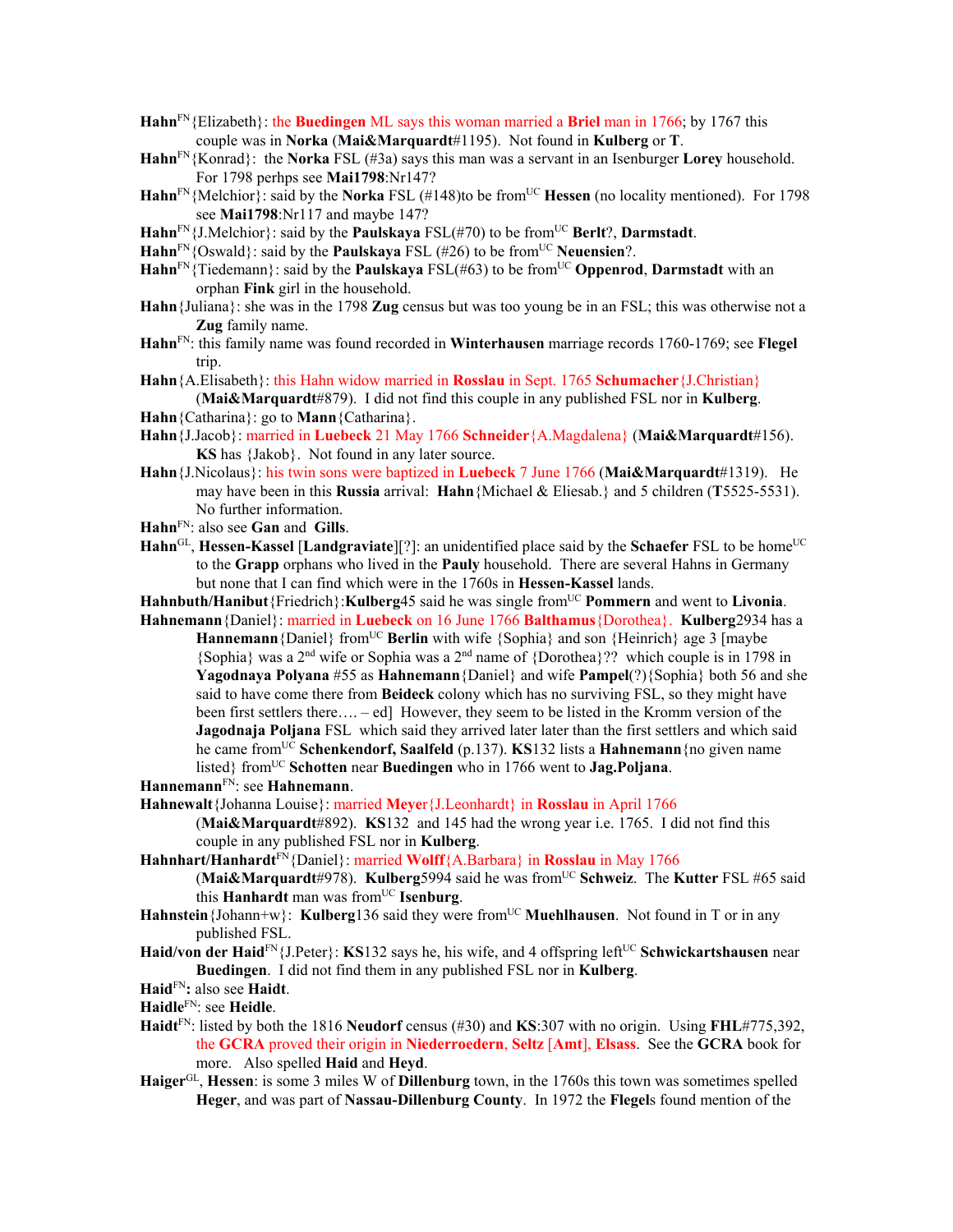following families in a hurried skimming of 1762-67 Haiger church records: **Engelbrandt, Flick, Frantz, Gerhard, Gress, Gross, Hartman, Heinz, Hoffman, Huck, Koch, Krantz, Metz, Michel, Mueller, Pfeiffer, Schmidt, Schneider, Stahl, Stoll, Tielman,** and **Weber**.

- **Haigerseelbach**?, [**Nassau-Dillenberg Principality**]: is 7 km WNW of **Dillenburg** city and was said by the Recruiter Beauregard list to have been home<sup>UC</sup> to the **Wunderlich**{Johannes} family; Kuhlberg said this was in **Nassau** (**Lk**127).
- **Hailer**, **Isenburg-Meerholz County**: was 1 km E of **Meerholz** town and was said by the widow **Engel**'s 1773 passport to have been home to her husband, children and herself (**File**:sheet 24). Said by their 1773 passport to have been home to the **Hohweiler** family (**File**:sheet 32).
- **Haina Hof zu Leeheim,** [**Hessen-Darmstadt Landgraviate**]: was a religious enterprise located in the town of **Leeheim**, which is 14 km W of **Darmstadt** city centre. At times it housed laymen as well as monks.

**Hainbuechner**FN: see **Heimbuechner**.

**Hainchen**, **Isenburg-Buedingen County**: is 1.4 miles SE of **Lindheim** town. **Bonner** found that his Lindheim marriage record said this was home<sup>UC</sup> to the father of Herr Leichner who later left **Lindheim** for **Balzer** on the Volga.

**Hain-Gruendau**GL: see **Hayngruendau**.

**Haingrun**GL**, Hesse**: see **Hayngruendau.** 

**Hainstadt**, **Breuberg Condominium**: is 3 miles NE of **Hoechst-im-Odenwald**.

- **Heinstadt/Hainstadt**: said to be home<sup>UC</sup> to **Wenzel**{Johannes who married **Traumann**{A.Margaretha} in **Buedingen** 7 May 1766 (**Mai&Marquardt**#621). **KS**163 has this near **Erbach.** Same as the preceeding entry.
- **Hainzell**GL, **Fulda** [**Bishopric**]: is 8.5 miles W of **Fulda** city, and said by the **Brabander** FSL to be home<sup>UC</sup> to **Homman** and **Schneider** families.
- **Haiterbach**GL, **Nagold** [**Amt**], **Wuerttemberg**: is some 4 miles SW of **Nagold** city, and was proven by the **GCRA** to be home to the **Goetz** family that went to **Berfgdorf** via S. Prussia.

**Haitz**GL: see **Hatz.**

- **Hakatz**(?)<sup>GL</sup>: an unidentified place said by the **Belowescher Kolonien** FSL to be home<sup>UC</sup> to a **Dresner** family.
- **Hal**?<sup>FN</sup>: said by the **Boaro** FSL to be from<sup>UC</sup> **Darmstadt** (no locality mentioned). This might be the **Halle** family mentioned in the 1798 census (**Mai1798**: Bx50).
- **Halbe**?, [**Kur**-]**Brandenburg**: is 50 km SE of **Berlin** city centre and was said by the **Schaefer** FSL to be home<sup>UC</sup> to the **Becht** family.
- **Halberstadt [Principality**]<sup>GS</sup>: was seated in and its territories surrounded the town of the same name which is some 28 miles SW of **Magdeburg** city. : Said (no locality mentioned) by the **Boaro** FSL to be homeUC to **Frankenfeld**,and **Gitte**? families. Said (no locality mentioned) by the **Katharinenstadt** FSL to be home<sup>UC</sup> to **Eckardt**, **Fine**?, **Fuhrmann**, **Nitzel**?, and possibly **Schnell** families. Said (no locality mentioned) by the **Orlovskaya** FSL to be home<sup>UC</sup> to a **Darius** family.
- **Halbich**FN: said by the **Koehler** FSL to be the maiden name of frau **Gerk**.
- **Halbstadt**GL, **Marienburg District**: is now Polmiecie, Poland, some 6 miles NE of **Marienburg** (now Malbork) city, and said by the **Blumenort** FSL to be home<sup>UC</sup> to two **Weiler** families in 1805.
- Haldorf<sup>GL</sup>: an unidentified place said by the **Boregard** FSL to be home<sup>UC</sup> to the **Carl** and **Keil** families. Kuhlberg said this was in **Hannover**.
- Hall/Halle<sup>FN</sup>{Conrad}: of the Reformed faith from<sup>UC</sup> Erbach Amt, Erbach County, arrived at **Fridericia, Juetland Royal Province** in May 1760. With wife and daughter he last reregistered in **Denmark** in April 1763 (**EEE** p.429). In 1764 he arrived in Russia from **Ebling** (**KS**82). By October 1764 they had settled in **Anton** FSL #37 which said he was from<sup>UC</sup> **Zwingenberg Oberamt, Kurpfalz**.Pleve thought an alternate spelling might be **Gall**. Such was not found in the 1798 Volga censuses.
- **Hall**{Konrad}: **KS**:82 and 132 say he was from<sup>UC</sup> **Elbing** and in 1764 was sent on to the **Saratov** area as part of the group of colonists transported under the command of Captain Paykul and Cornet Rehbinder. I have not found them in any published FSL.
- **Hall**FN: also see **Gaal**.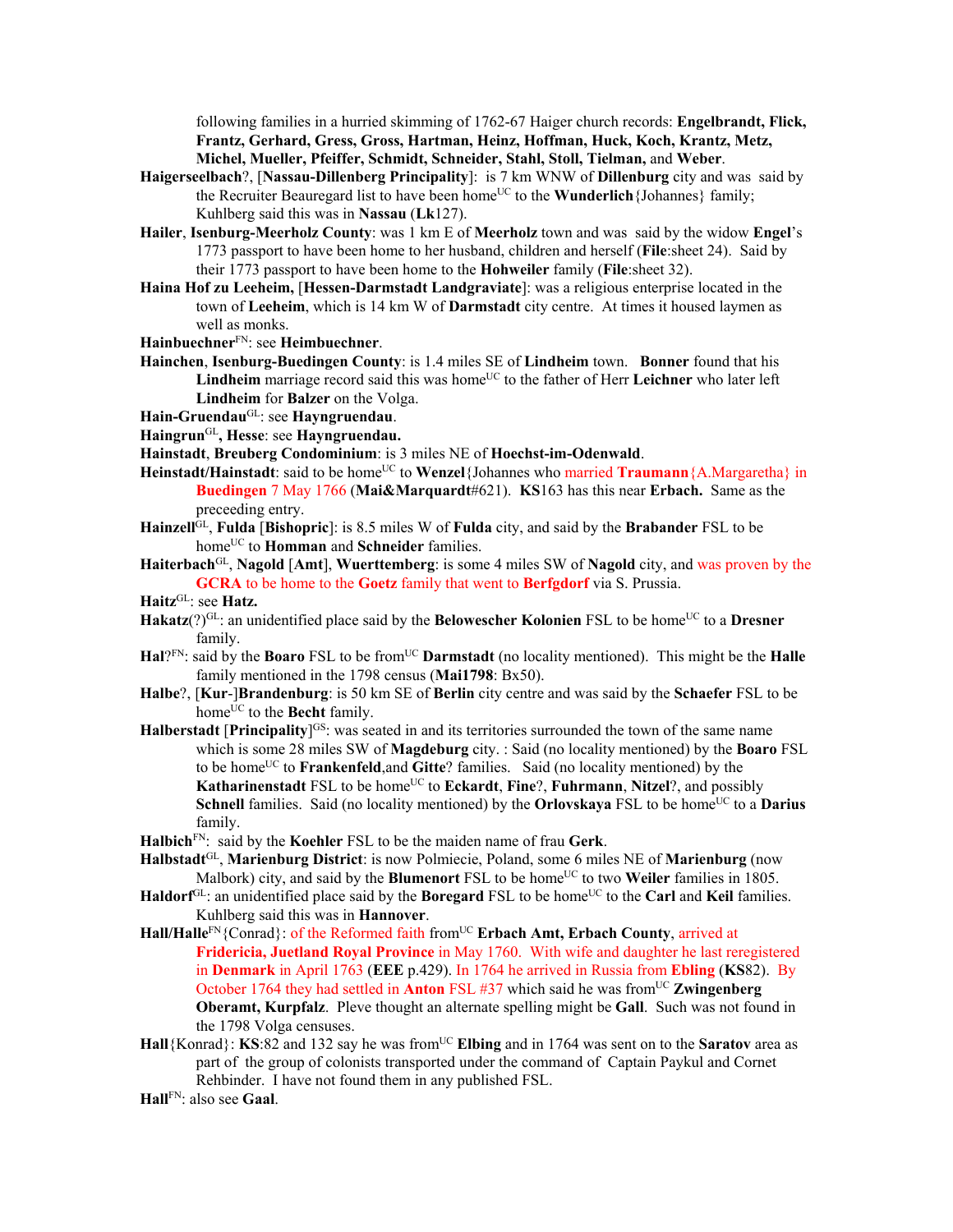- **Hall Imperial City**GS: is 23 miles E of **Heilbronn** city and is now known as **Schwaebishch Hall**. It controlled considerable lands to the SW, N and E of **Hall** city itself.
- **Hallberg**<sup>GS</sup>: said by the **Paulskaya** FSL to be home<sup>UC</sup> to a **Birkner** family. This probably was the Hallberg Barony seated at **Fussgoenheim** some 7 miles WSW of **Mannheim** city.
- **Halle**<sup>GL</sup>: an unidentified place said by the **Kano** FSL to be home<sup>UC</sup> to **Friedrich**, **Lang**{Elizabeth}, and **Meisner** families. Said by the **Katharinenstadt** FSL to be home<sup>UC</sup> to a Ferter family. Said by the **Orlovskaya** FSL to be home<sup>UC</sup> to a **Bonegardt** family. Said by the **Paulskaya** FSL to be homeUC to **En** and **Opitsc** families. Said by the **Preuss** FSL to be home to a **Miller** family; the 1798 census indicates that Miller's wife's maiden name was **Kraus**. . The **Meyer/Mayer** widow nee **Drache** was here for a time before going on to **Raguhn** (**Mai&Marquardt**#1123). There were many Halles in the Germanies; however, this very likely was the following entry.
- **Halle**GL, [**Kur**-]**Brandenburg**: was surely 20 miles NW of **Leipzig** city in **Magdeburg Duchy** which Duchy was ruled by a member of the Brandenburg family. Said by the **Boaro** FSL to be home<sup>UC</sup> to a **Kommer** family. Said by the **Brabander** FSL to be home<sup>UC</sup> to a **Horn** family. Said by the **Jost** FSL to be home<sup>UC</sup> to a **Gephardt** family. Said by the **Urbach** FSL to be home<sup>UC</sup> to the **Eberling** family, to fraulein **Herting**, to the **Holz** family, and perhaps to a **Hannemann** family, and Herr **Herting** himself.

**Halle**FN: see **Haale**, **Hal** and **Hall**.

- **Haller**FN: said by the **Bergdorf** 1816 census (**KS**:661, 292) to have been from **Kleeburg**, **Weissenburg** [**Amt**], **Elsass**. This origin was verified by the **GCRA** using **FHL**(745,907). See their book for more detail.
- **Haller**FN: this family name was found recorded in **Herborn** marriage records 1762-1767; see **Flegel** trip. **Haller**FN: also see **Galler.**
- **Hallerndorf**, **Bamberg** [**Bishopric**]: is 10 miles SSE of **Bamberg** city, and was said by the **Katharinenstadt** FSL to be home<sup>UC</sup> to a **Hegner** family. Said by the **Leitsinger** FSL to be home<sup>UC</sup> to **Haas** and **Hansmann** families.
- **Hallsbyn**?<sup>GL</sup>, **Daenmark**: said by the **Jost** FSL to be home<sup>UC</sup> to a **Peters** family. The only place with this name that I have been able to find is in Sweden some 278 miles N of Copenhagen, Denmark.
- **Hallwangen**?, **Wuerttemberg** [**Duchy**]: is 6 km NE of Freudenstadt city and was said by the **Stephan** FSL to be home<sup>UC</sup> to a **Schiffler** man.
- **Hallstein** FN: see **Holstein**.
- **Halsberg**: an unidentified place said said by Recruiter Beauregard's list to have been home<sup>UC</sup> to the **Friesendorf**[J.Anton} family (**Lk**70). There are two Halsbergs in Germany.
- **Halt**FN: **Curt Renz** has found the church records for this **Hoffnungstal, Bessarabia**, family in **Burgstall, Marbach Oberamt, Wuerttemberg**. Stumpp, p.523, says they arrived in Russia in 1812.
- **Halt** FN: **KS**:292 says he settled in Neudorf. The **GCRA** proved he never lived in **Neudorf**; see their book for more.
- **Hamalka**<sup>FN</sup>: said by the **Louis** FSL to be from<sup>UC</sup> **Kulmitz**. In 1798 the family name may have been spelled **Gamolka**? (**Mai1798**:Mv1558).
- **Haman**FN: filed amongst **Hamann**.
- **Hamann** FN: this family was in **Glueckstal** for a time and said by **KS**:292 to be from **Oberstenfeld**, **Marbach** [**Amt**], **Wuerttemberg**. This origin was proven by **GCRA** using **FHL** 1,187,126. Also spelled **Haman**. See the **GCRA** book for detail.
- **Haman**{Katharina}: daughter of {Andreas} married in 1759 **Diel**{J.Philipp} who settled in **Straub**.
- **Moller**{A.Barbara}:  $2^{nd}$  wife of **Diel**{J.Peter} who settled in **Straub**.
- Wetzin {Ottilia}: daughter of {J.Nikolaus} who was the 3<sup>rd</sup> wife of **Diel**{J.Peter} with whom she settled in **Straub** and with whom she had 4 children, and.
- **Hamann** FN{Johannes}: **KS**132 said he left<sup>UC</sup> **Neustadt** near **Erbach**. I did not find him in any published FSL nor in **Kulberg**.
- **Hamberg**GL, [**Kur**-]**Bayern**: is probably 19 miles SE of Munich city center, and said by the **Louis** FSL to be home<sup>UC</sup> to a **Nuner** family.
- **Hamburg**FN: see **Hamburger** and **Homburg**.
- **Hamburg**<sup>GL</sup>or **Homburg**?: said by the first translation of **Stahl-am-Karaman** FSL (#21} to be home<sup>UC</sup> to the widow (whose previous married name and maiden name are both unknown) who became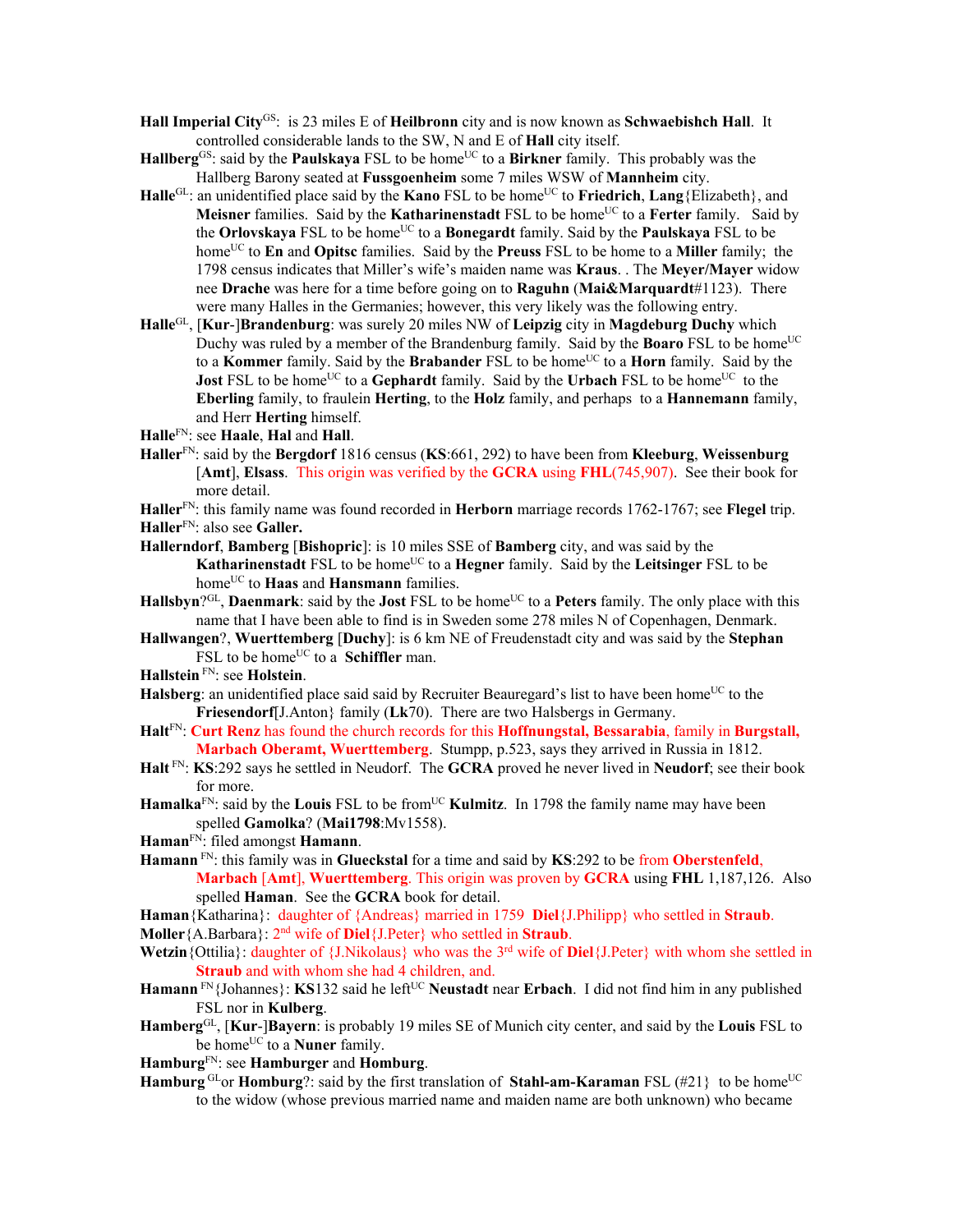the wife of **Rein**{Jacob}.

- **Hamburg** [Imperial City]<sup>GS</sup>: is some 242 miles NNE of **Frankfurt-am-Main**, and was an independent city state from 1189 to 1810 which held lands outside the city, but it would seem that the entire extent was less than that covered by the modern city. *None of the references below mentioned any locality within this country*. Said by the **Bauer** FSL to be home<sup>UC</sup> to a **Schmidt** family in which lived a Kritt? stepdaughter. Said by the Degott FSL to be home<sup>UC</sup> to a Herzog family. Said by the **Ernestinendorf** FSL to be home<sup>UC</sup> to a **Seibert**{Hermann} family. Said by the **Frank** FSL to be home<sup>UC</sup> to a **Dormann** family. Said by the **Franzosen** FSL to be home<sup>UC</sup> to a **Rollsing/Rolesn**? family. Said by the **Jost** FSL to be home<sup>UC</sup> to a Wolf family or maybe their origin was Homburg? Said by the **Katharinenstadt** FSL to be home<sup>UC</sup> to a **Wilk** and possibly a Karl family. Said by the Kratzke FSL to be home<sup>UC</sup> to Blum, Butler, Fischer, Fres?, and **Kislering**? families. Said by the **Mariental** FSL to be home<sup>UC</sup> to a **Heitz** family. Said by the Merkel FSL to be home<sup>UC</sup> to Brigann, Fokht/Vogt, Hasselbach, Kastens, Lampe, Merkel, **Rik**?, Schildt, and Schumacher families. Said by the Messer FSL to be home<sup>UC</sup> to a Didion family. Said by the **Mueller** FSL to be home<sup>UC</sup> to a **Mueller** family according to **Mai and Marquardt** (#539); but Pleve says **Homburg**. Said by the **Neidermoniou** FSL to be home<sup>UC</sup> to **Grenlich**?{Christoph}, **Henning**{Peter}, and **Merkel**{Katarina} families. Said by the **Paulskaya** FSL to be homeUC to **Schmitter**, **Schulz** and **Stark** families. Said by the **Rosenheim** FSL to be home<sup>UC</sup> a Gruetzmacher single man. Said by the **Schaefer** FSL to be home<sup>UC</sup> to an **Arnst** family and to frau **Maas**. Said by the **Schwab** FSL to be home<sup>UC</sup> to the **Riel** family. Said by the **Stahl-am-Karaman** FSL to be home<sup>UC</sup> of settler Jakob **Rein**'s wife. Said by the **Stahlam-Tarlyk** FSL to be home<sup>UC</sup> to the **Mahler** and **Volmer** families.
- **Hamburg**GL: also see **Homburg.**
- Hamburger<sup>FN</sup>: said by the **Norka** FSL to be from<sup>UC</sup> **Isenburg** (no locality mentioned). For 1798 see **Mai1798**:Kt57 and maybe Nr211? Also spelled **Hamburg** (**Mai1798**:Nr59).
- Hamel<sup>FN</sup>: said by the **Bangert** FSL to be from<sup>UC</sup> **Kleeberg**, **Wetterua**, **Darmstadt**. Spelled **Hammel** in 1798 (**Mai1798**:Bg12, 3, and possibly 10).
- **Hamelburg**GL: see **Hammelburg**.
- **Hamm**FN: married **Buttler**{Joachim F.} 20 June 1766 (**Mai&Marquardt**#108 &**KS**123 & 137). Not found in **Kulberg**. Later in 1766 they took transport from **Oranienbaum** to the **Volga** (**T**4461- 4462). By Aug 1766 they had settled at **Bettinger** FSL #10
- Hamm<sup>FN</sup>: no origin was given by the **Kano** FSL but Kuhlberg said this man was from<sup>UC</sup> Bassenheim [**Barony**], no locality mentioned. The 1798 census may have given the wife's maiden name as **Goman** (**Mai1798**:Sn31??).
- Hamm<sup>FN</sup>{Martin}, {Michael}: said by the **Tiege** FSL to be from<sup>UC</sup> **Zeuerschekampf**/ **Zeyerniederkampen/ Zeyersvorerkampen**, **Elbing Amt**.
- **Hamm**FN: this family name was found recorded in **Winterhausen** marriage records 1760-1769; see **Flegel** trip.
- **Hamm**GL**, Kurpfalz** is some 6.5 miles NNE of **Worms** in the parish of **Eich** and was said by the **Seewald** FSL #24 to be home<sup>UC</sup> of **Zentner**{Florian}. **Corina Hirt, using FHL**#949097, proved his birth here.
- **Hamm-amt-Alzey**GL, **Kurpfalz**: (seems to be the same as **Hamm, Pfalz**) said by the **Kautz** FSL to be the home<sup>UC</sup> of a **Keihm/Keim** family.
- **Hammel**FN: said by the **Goebel** FSL and the 1798 census to be the maiden name of one of the **Stamm** men.
- **Hammel**FN: arrived in South Russia in 1819 and later settled in **Gueldendorf, Odessa**; family records found by **Curt Renz** in **Forchtenberg, Oehringen Oberamt, Wuerttemberg**.
- **Hammel** FN: said by the **Leitsinger** FSL to be an orphan girl in the **Schapert** household.
- **Hammel**{Friedrich}: the **Messer** FSL #24 says he was from<sup>UC</sup> **Goloisch**(?). His wife is listed there as {A.Katharina}, likely a **Dincklacker** widow, and her apparent son **Dinkelacker**{Jacob} is listed at #24a as **Hammel**'s stepson
- Hammel<sup>FN</sup>: said by the **Paulskaya** FSL to be from<sup>UC</sup> Wiesbaden.

**Hammel**FN: said by the 1798 **Schulz** census to be the maiden name of frau **Gross**{Johannes}.

**Hammel**?FN: also see **Gammel** and **Hamel**.

**Hammelbach**GL: is 35 miles SSE of **Frankfurt-am-Main** in the **Bergstrasse** area of **Hessen**; said by the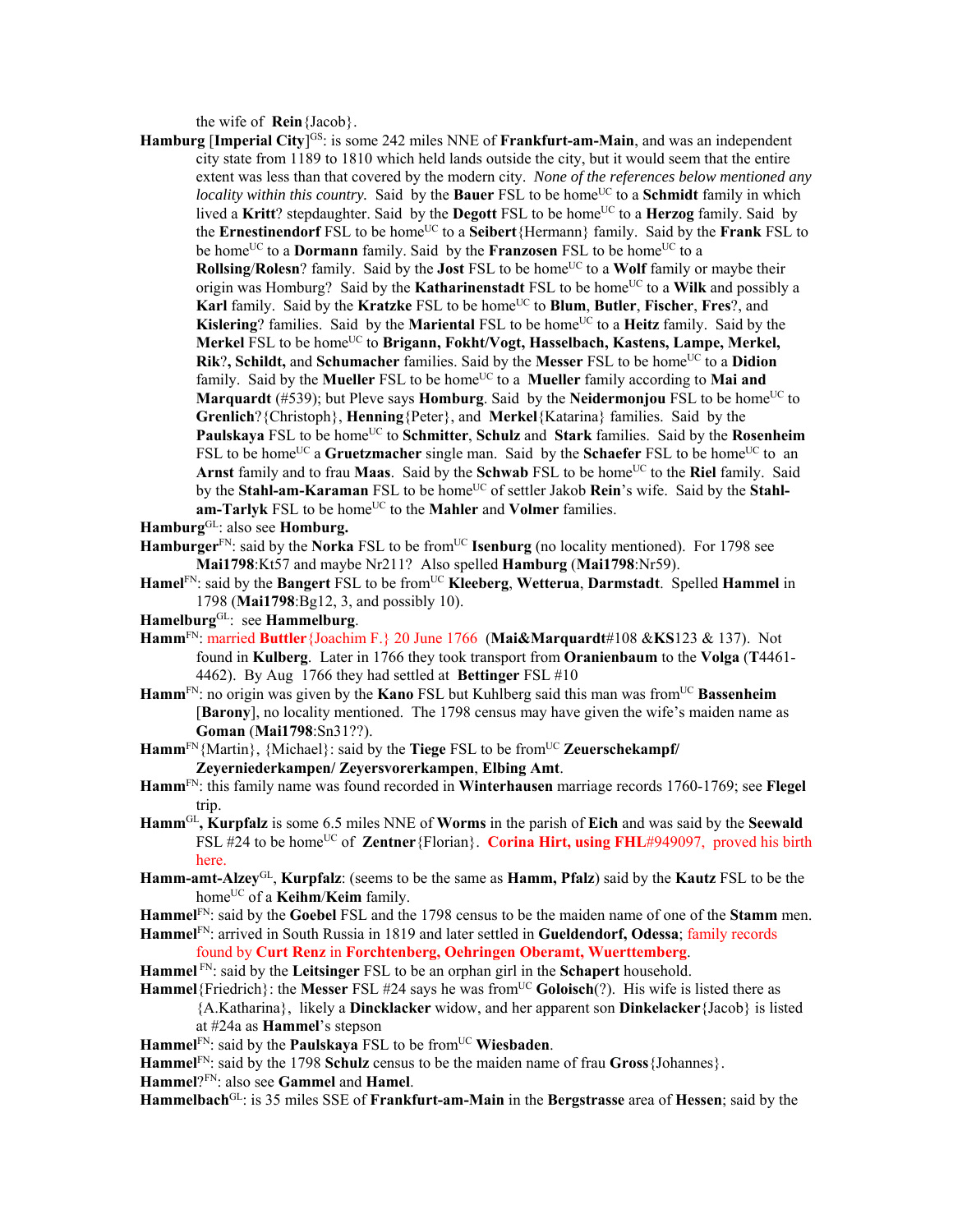**Roethling** FSL possibly to be home<sup>UC</sup> to an Irle family.

- Hammelburg<sup>GL</sup>: said by the Leichtling FSL to be home<sup>UC</sup> to a Bem/Boehm family. Later this name was spelled **Biehn**. This probably is the same place as the next entries.
- **Hammelburg**<sup>GL</sup>: said by the **Pfeiffer** FSL to be home<sup>UC</sup> to a **Nickling** family. Most likely the same place as the next entries.
- Hammelburg<sup>GL</sup>: said by the Pfeiffer FSL to be home<sup>UC</sup> to Klebeckspiss and Koehler families. Kuhlburg gives the state as **Franken**. The Hammelburg of **Fulda** was in the **Franconia**n area (see below).
- **Hammelburg**GL: said by the **Roethling** FSL possibly to be home to an **Irle** family. Stumpp gives the area as **Fulda, Hessen** so this surely is the same place as the next entry.
- **Hammelburg**GL, [**Fulda Bishopric**]: is some 30 miles SSE of **Fulda** city and said by the **Husaren** FSL to be home<sup>UC</sup> to a **Weigand/Weingard/Weingandt** family. Said by the **Koehler** FSL to be home<sup>UC</sup> to a **Leinecker** family, and possibly a **Weber** family. Kuhlberg said this was in the state of **Wuerzburg** [Wuerzburg lands were close by, but the city itself was always in **Fulda** …rak]. **Chorrlein**{Christoph}: **KS**124 says **Chorrlein**{Christoph} left **Hammelburg** with wife and 4 children; I have been unable to find this couple in any published FSL or in **Mai1798**.
- **Hammelmann**<sup>FN</sup>: said by the **Hildman** FSL to be from<sup>UC</sup> **Fulda** [Bishopric]. Spelled **Himmelmann** in 1798 (**Mai1798**:Fz28).
- **Hammen**{A.Katharina}: was the first wife of **Diel**{J.Peter} who settled in **Straub**.
- Hammer/Amer<sup>FN</sup>: said by the **Norka** FSL to be from<sup>UC</sup> Hessen (no locality mentioned). Spelled both Hammer and **Amer** in 1798 (**Mai1798**: Nr47 and 187).
- **Hammer**<sup>FN</sup>: said by the **Seelmann** FSL to be from<sup>UC</sup> **Mehmels**, **Kurmainz**[sic?]. I did not locate them or any descendants in **Mai1798**. For 1767 see**T**854-857.
- Hammer<sup>FN</sup>: said by the **Shcherbakovka** FSL to be from<sup>UC</sup> Geilhausen. For 1798 see Mai1798:Fk89 and Sv25.
- **Amer**{Gertruda}: arrived in **Russia** 12 Sept 1766 single from **Neuderlande (Kulberg**4503). No further information.

**Hammer/Amer**{Walpurgia}: this widow arrived with one daughter in **Russia** 30 May 1766, said to be from **Regensburg** (**Kulberg**380). No further information.

- **Hammerfurth**: an unidentified place said by **Kulberg**82 to be home to the unmarried (**Feuerstein**{Wilhelm}.
- **Hammerich**?FN: see **Gammerikh.**
- **Hammerschmid**{AMargaretha}: married **Hoehne**{Augustin} 23 June 1766 in **Luebeck**  (**Mai&Marquardt**#168). **KS**135 has {Margarete}. Not found in any later record.
- **Hammerschmidt**FN: said by the **Dehler** FSL to be fromUC **Erbach**, [**Kur**-]**Trier**. For 1798 see **1798Mai**:Dl24, 8, 35.
- **Hammerschmidt**{Anton}FN: said by the **Kano** FSL to be fromUC **Roedern**. For 1798 see **Mai1798**:Sm20, Lz24). For his widow and daughter as of 1771 see **Mai1798**:Mv3048.
- **Hammerschmidt**{Zacharius}FN: said by the **Kano** FSL to be fromUC **Roedern**. For 1798 see **Mai1798**:Zg33, Wm18). For his widow (nee **Marx**) and daughter as of 1771 see **Mai1798**:Mv3048.
- **Hammerschmidt**<sup>FN</sup>: said by the **Leitsinger** FSL to be from<sup>UC</sup> **Linz**, **Oesterreich**, with a **Schuster**{Georg} orphan in the household.
- **Hammerschmid**FN: {Burchard}: arrived at **Flensburg, Schleswig Royal Duchy** in April 1762. In May 1765 he deserted **Denmark**. Later he was registered in the church books of **Neu-Saratowka** colony near **St. Petersburg** (**EEE** p.430).
- **Hammerstein**GL, **Kurpfalz**: an unidentified place said by the **Preuss** FSL to be home to a **Wittmann** family.
- **Hammerstein**?, **Kurpfalz**: this was a mistake for **Heimersheim**, **Alzey Amt**.
- **Hampe**{J.Lebrecht}: **Anhalt-Dessau** archival materials say he came from **Sollnitz**, had been born in Dessau and his [unnamed] wife had been born in [**Kur-**]**Sachsen** (**Mai&Marquardt**#1080). **KS**132 says he left **Sollnitz**, **Anhalt-Dessau** [**Principality**]. **Kulberg**4339 says {Johann} was Ref. and left **Dessau**. , he said to be fromUC **Dessau** (**Kuhlberg**#4339). Later in 1766 he, sid wife {Rosina} and son in **Oranienbaum** took ship for the **Volga**, but he died on the trip (**T**4167-4169). I could not identify either his wife or his son in any later source.
- **Han**FN: see **Hahn**.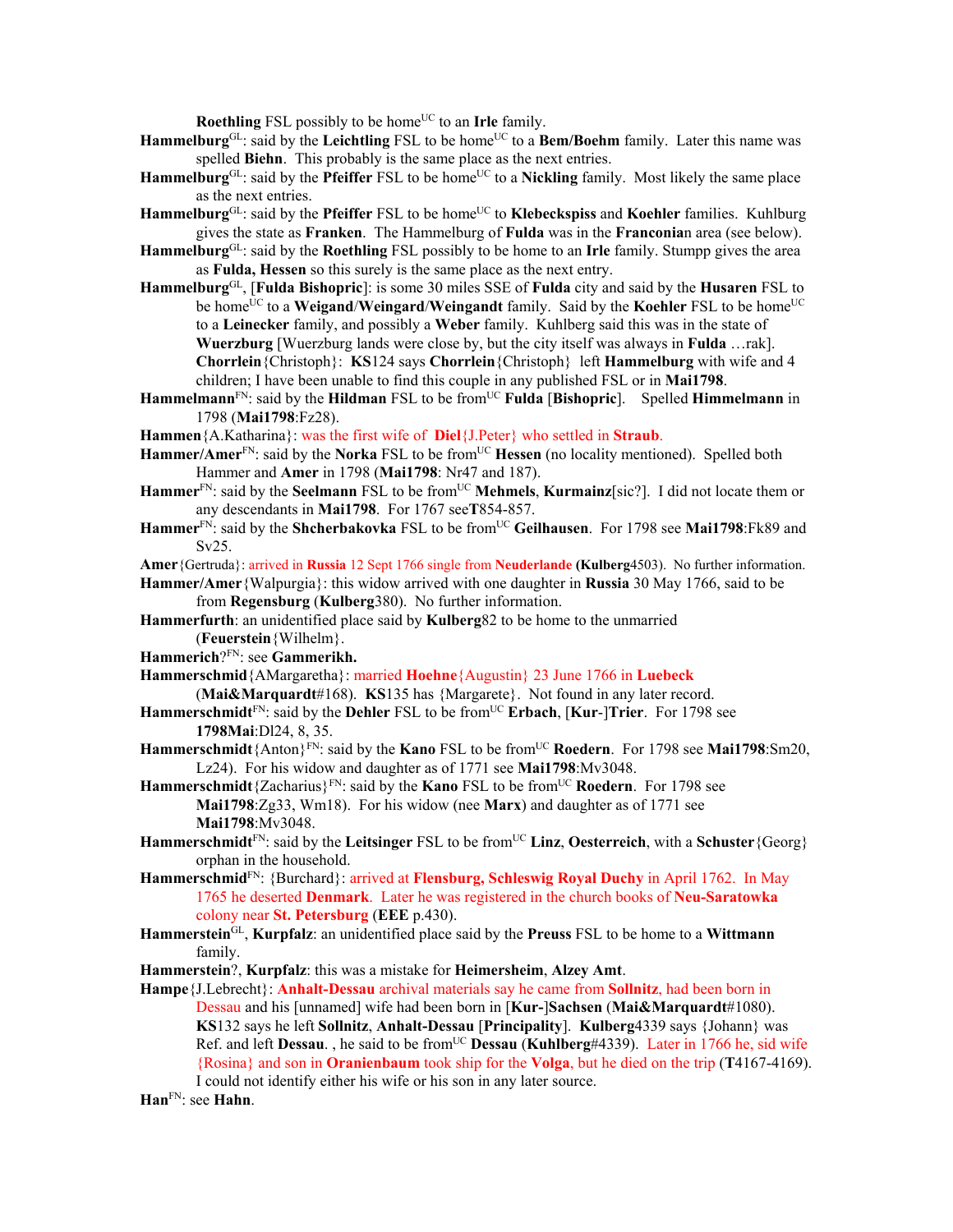Hanau<sup>GL</sup>, **Hanau County**: said by the **Walter** FSL to be home<sup>UC</sup> to **Schmitt** and **Goebel** families.

- **Hanau-Lichtenberg County**GS: from 1429-1736 this country existed in various forms with various names. In 1736 the last heir died and it was, based on female lines, split into 3 parts with the area around **Orb** being absorbed into **Kurmainz**. A second portion, using the name **Hanau County**, occupied a narrow band from just N of **Frankfurt**, E almost to **Rieneck**, with islolated outposts to the N and E, the largest being around **Schluechtern**, all of which was under the control of **Hessen-Kassel Landgraviate**. A third portion, continuing to use the name **Hanau-Lichtenberg County**, occupied lands to the E and SE of **Zweibruecken** city, from<sup>UC</sup> Buergalben on the N, with an interruption around Rodalben, continuing around **Pirmasens** on S to Ludwigswinkel, with one island surrounded by **France** around Philippsburg on further S, and another larger island E of Strassburg mostly along the E bank of the Rhine from Lichtenau on the N almost to Offenburg in the S – all of this, despite keeping the indenpendent-looking name,was under the control of **Hessen-Darmstadt Landgraviate**. In 1785 this last of the 1736 three portions came under the control of **Hessen-Kassel** as well.
- **Hanau**GS: this single word could have referred to any one of the three portions mentioned in the previous entry, but surely usually referred to the second portion, **Hanau County**, seated at **Hanau** city, which is 11 miles E of **Frankfurt-am-Main** and 14 miles SW of **Buedingen**. *None of the references hereinunder mentioned any locality.* Said by the **Anton** FSL to be home to **Achtung**, **Lauch, Oxt,** and **Stork** families. Said by the the **Balzer** FSL to be home to a **Kalbin** family. Said by the **Belowescher Kolonien** FSL to be home<sup>UC</sup> to **Donne**, Franz, Hahn/Han/Hann, **Hufnagel**, **Kister/Kuester**, **Schaefer**, **Schuetz**, **Ungelbach**, and **Weber** families.Said by the **Doenhof** FSL to be home<sup>UC</sup> to a **Fendel** family. **Luebeck** marriage records say that the **Mueller** whom the **Frank** FSL says came from **Piver(?), Hannover,** came from **Hanau (Mai&Marquardt**#228). Said by the **Goebel** FSL to be home<sup>UC</sup> to a **Klein** family. Said by the **Grimm** FSL to be home<sup>UC</sup> to a Fischler family. Said by the Huck FSL to be home<sup>UC</sup> to a **Wilhelm** family. Said by the Pleve version of the **Jagodnaja Poljana** FSL to be home to a **Hartmann** family. Said by the **Kamenka** FSL to be home<sup>UC</sup> to **Dargener**, **Esrenhaeuser**/**Esrenheiser**?, **Hoffmann**, and two **Lither**/**Liter**/**Lieter**? families. Said by the **Katharinenstadt** FSL to be home<sup>UC</sup> to a **Pohl** family. Said (with no locality indicated) by the **Buedingen** ML to be home<sup>UC</sup> to a **Schueler** woman who married in 1766 a **Franck** man; later the couple went to **Kraft** (Mai&Marquardt#672). Said by the **Krasnoyar** FSL to be home<sup>UC</sup> to **Diel** and **Jaeger** families. Said (no other locality mentioned) by the **Kukkus** FSL to be home<sup>UC</sup> to a **Ohl** family. Said (no other localities mentioned) by the **Kutter** FSL to be home<sup>UC</sup> to **Bechtholt/Bechtold, Brehning/Brenning, Forbach**?**/Vorbach, Horch,** and possibly **Ruhl** families. Said by the **Moor** FSL to be home<sup>UC</sup> to a **Brunner** family. Said by the **Neidermonjou** FSL to be home<sup>UC</sup> to **Jung**{J.Georg}, **Niederer**, **Ostwald**, and **Spahn**{Heinrich} families Said by the **Norka** FSL to be home<sup>UC</sup> to **Dick**, **Maier**, and **Schmidt** families. Said by Kuhlberg to be homeUC to an orphan **Egler**? boy in the **Kopen**? household in **Paulskaya**. Said by the **Paulskaya** FSL to be home<sup>UC</sup> to an **Emmerich** family. Said by the **Pfeiffer** FSL to be home<sup>UC</sup> to a **Dresser**? family. Said by the **Reinwald** FSL to be home<sup>UC</sup> to frau **Hartmann**{Johannes}. Said by the **Roethling** FSL to be the homeUC of a **Siebert**family. Said by the the **Rohleder** FSL to be home<sup>UC</sup> to **Fischer** family. Said by Kuhlberg to be home<sup>UC</sup> to the **Schneider** family that settled in **Rosenheim.** Said by the **Stephan** FSL to be home<sup>UC</sup> to a **Hepler** family. Said by the **Buedingen** ML to be home<sup>UC</sup> to a **Schmidt** woman who in 1766 married a **Schiffler** man; by 1767 the couple was in **Walter** (Mai&Marquardt#482). Said by the **Warenburg** FSL to be home<sup>UC</sup> to **Mueller**(Joaholz) and possibly to a **Gorsch** orphan boy.
- Hanau [County], Hessen[-Kassel Landgraviate]: said by the Schaefer FSL to be home<sup>UC</sup> to the **Schaefer** family.
- **Hanaustadt**GL: unidentified German place [probably is **Hanau** city] said by the **Stahl-am-Karaman** FSL to include the locality of **Pateno** and to be home<sup>UC</sup> of a **Raush** family.
- **Hancke/Hank**: all interfiled here:
- **Hank**<sup>FN</sup>: said by the **Norka** FSL to be from<sup>UC</sup> **Isenburg** (no locality mentioned). Later spelled **Hardt** and **Hort** (**Mai1798**:Nr51).
- **Hancke/Hank**FN{Christian}: married the previously married **Karst**{Dorothea Sophia} in **Rosslau** 6 April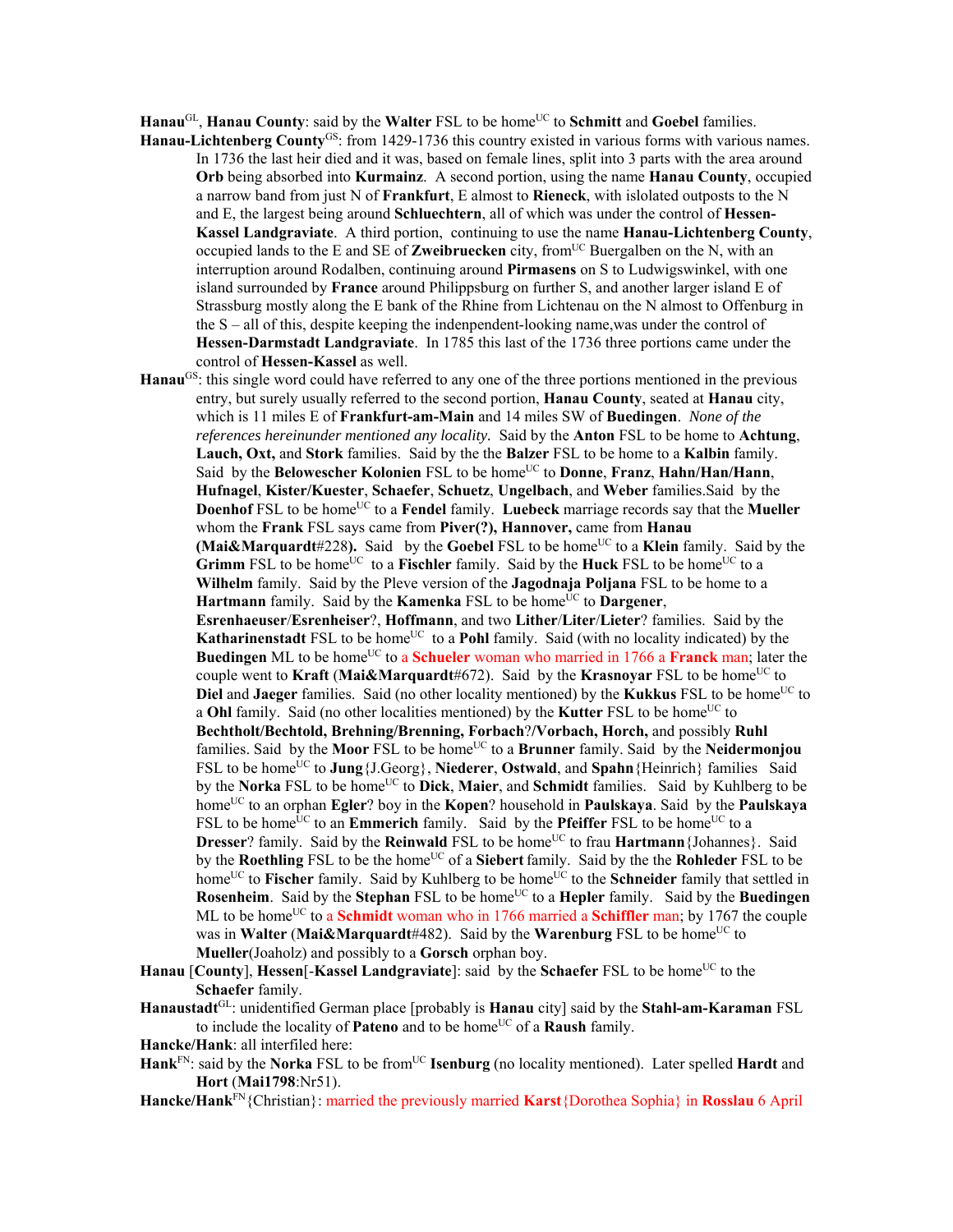1766 (**Mai&Marquardt**#902). **Karst**{Dorothea Sophie/Sophia/Dorothee}from **Poetnitz,**  sometimes using a **Kersten** surname, had been born to **Pahn**{Christian} from **Scholitz, Dessau** (**Mai&Marquardt**#1097). Neither **Hancke** nor his next wife **Goetz** were found in **Kulberg** or **T**. By 3 Aug 1767 **Hancke**{Christian}, 2nd wife {Louisa}, stepson **Goetz**{Wilhelm Ferdinand} and his mom {Beate} had settled at **Orlovskaya** FSL #14 & 14a, **Hancke** said to be from **Zerbst**. In 1778 the widow **Kilts/Kilz** (?){Maria} moved from **Boaro** to marry **Hank**{Christian} in **Orlovskaya** (**Mai1798**:Mv296), making her his third wife. Her parents **Kilz**{Lorenz & Elisabeth} had settled at **Boaro** FSL #5, he said to be from **Zerbst** (no locality indicated). This third wife evidently had died prior to 1798 when **Hank**{Christian} and his **Zoellner** wife {Wilhelmina} were listed in **Orlovskaya** household #37 (**Mai1798**:Or37).

- **Hank**FN{Elisabeth}: said by the 1798 **Orlovskaya** census #39 to be the maiden name of frau **Lehmann** (**Mai1798**:Or39).
- **Hanke** FN{M.Elisabeth}: married **Staff**{J.Georg}in April 1766 in **Rosslau** (**Mai&Marquardt**#900 and **Kulberg**1576). They are listed as **Stapf**{Johann & Elisabeth} in the **Orlovskaya** FSL #82. For 1798 before which she died see Or11 (**Mai1798**).
- **Handorf**?FN: this orphan living with a **Kommer** family was said by the **Boaro** FSL to have come fromUC **Koethen**. I could not find him or his family in the 1798 Volga censuses.

**Handschuh**{J.Christoph}: married **Knopf**{Johanne Louise} in **Rosslau** in April 1766

- (**Mai&Marquardt**#891). **KS**132 & 139 mistakenly had 1765 as the year. I did not find them in any later source..
- **Handschuh**FN: this family name was found recorded in **Tann** marriage records 1762-1767; see **Flegel** trip.
- **Hangenloch**?GS: an unidentified country. Could this be **Hohenlohe County/Principality**? However, I do not see a **Steinbach** on lands former of **Hohenlohe**.
- Hangheim<sup>GL</sup>, Franken: an unidentified place said by the **Katharinenstadt** FSL to be home<sup>UC</sup> to a Doerr family.

**Hanhard**(**t**) FN: see **Hahnhard**(**t**)**.**

**Hanisch**<sup>FN</sup>: said by the **Urbach** FSL to be from<sup>UC</sup> **Dresden**, [**Kur-**]Sachsen. Spelled Ganish in 1798 (**Mai1798**:Ur22).

**Hanisch**  $\overline{FN}$ : his wife, who had been the widow **Faust**, was said by the **Urbach** FSL to be from<sup>UC</sup> **Ulm**. **Hank/Hanke**FN: go to **Hancke**.

**Hanlensherr**? GL, **Frankreich**: an unidentified place said by the **Fischer** FSL to be home<sup>UC</sup> to a **Couchis**? family.

**Hann**FN: see **Hahn**.

- Hanneberg Sula<sup>GL</sup>, Kurpfalz: an unidentified place said by the Katharinenstadt FSL to be home<sup>UC</sup> to a **Bacherts** family.
- **Hannebolet**FN: said by the **Warenburg** FSL to be fromUC **Nieder-Ingelheim**, **Kurpfalz**. Spelled **Hannewald** in 1798 (**Mai1798**:Wr16).
- **Hannemann**{A.Christina}: wife of **Steinmetz**{Jakob} in **Frank** FSL #22 and in **Frank** 1798 cenus #22 (**Mai1798**:Fr22).
- **Hannemann**FN{Baltasar} said by the **Urbach** FSL #11a to a stepson in the **Eberling** household. For 1798 see **Mai1798**: Ur9, Mv2915 and Sf8.
- **Hannemann**FN: his widow, {A.Maria} who later was frau **Eberling** of **Urbach** was said by the **Urbach** FSL #11 to have been fromUC **Nordhausen** [**Imperial City**]. He himself evidently died before his widow left for Russia.

**Hannemann**FN: also see **Hahnemann**.

**Hannenfus**: filed amongst the Hassenfus.

**Hannfus**: filed amongst the Hassenfus.

**Hannewald**FN: see **Hannebolet**.

**Hannover** [Electorate aka Kurbraunschweig]<sup>GS</sup>: was a large state seated in the city of the same name which city is some 162 miles NNW of **Frankfurt-am-Main**. From 1714-1806, the king of **England** ruled it, except for French military occupation in 1757 and 1803-05. *None of the following references mention any locality*. Said by the **Belowescher Kolonien** FSL to be home<sup>UC</sup> to a **Kramer** woman who in **Oranienbaum** married a **Hermann** man. Said by the **Doenhof** FSL to be home<sup>UC</sup> to a **Sitzinger**? family. Said by the **Fischer** FSL to be home<sup>UC</sup> to a **Schiming**?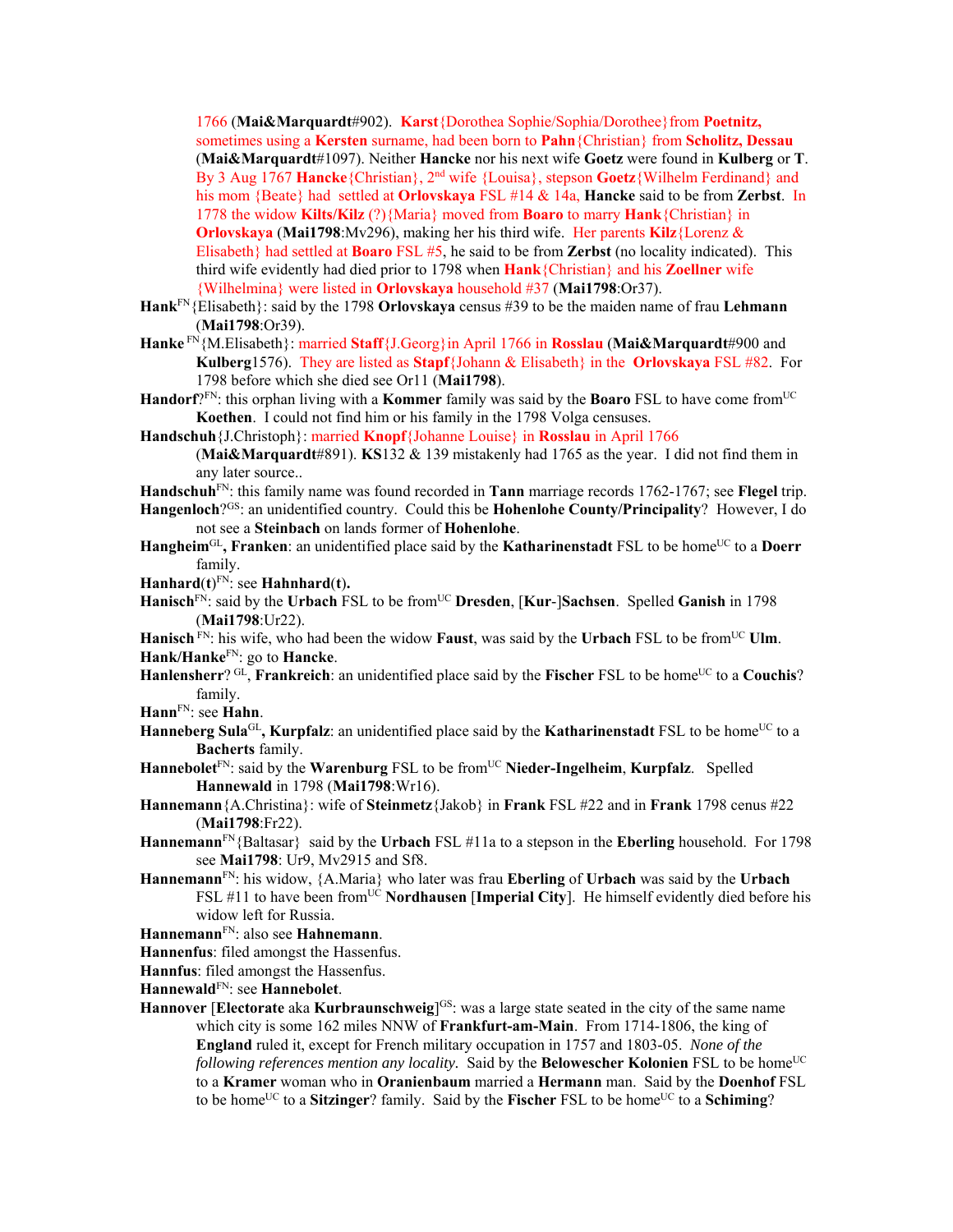family. Said by the **Hildmann** FSL to be home<sup>UC</sup> to a **Mueller** {Johann} family. Said by the Pleve version of the **Jagodnaja Poljana** FSL to be home<sup>UC</sup> to a **Stapper** family. Said by the **Katharinenstadt** FSL to be home<sup>UC</sup> to a **Nimkner**? family. Said by the **Merkel** FSL to be home<sup>UC</sup> to a **Litseu**? family. Said by the **Messer** FSL to be home<sup>UC</sup> to **Ernst** and **Zwingmann** families. Said by the **Mueller** FSL to be home<sup>UC</sup> to a **Dietz** family. Said by the **Kano** FSL to be home<sup>UC</sup> to the **Lang**{Friedrich} family. Said by the **Neidermonjou** FSL to be home<sup>UC</sup> to **Dewald**, **Lotz**{Johann}, **Maus**, **Schmidt**{Johann}, **Spahn**{Nicolaus}, **Stoffel**[**Stoppel**], and possibly **Borti**, Gen?, and Letz? families. Said by the **Orlovskaya** FSL to be home<sup>UC</sup> to a Lips family and possibly to a **Gondorf** family. Said by the **Pfeiffer** FSL to be home<sup>UC</sup> to **Mehm** and **Strang** families; the **Hannover** reference for the **Mehm** man, at least, seems incorrect and surely should be **Hanau** (see Gros Auheim). Said by the Reinhard FSL to be home<sup>UC</sup> to frau **Eberhaus**. See also **Kurbraunschweig**.

- **Hannover**?<sup>GS</sup>, **England**: said ( no locality mentioned) by the **Fischer** FSL to be home<sup>UC</sup> to **Schaefer** and **Schulz** families. In those days Kurhannover was the possession of the King of England, hence this curious appelation: Hannover, England!
- Hans<sup>FN</sup>: said by the **Belowescher Kolonien** FSL to be from<sup>UC</sup> **Freiberg**.
- **Hans**?FN: said by the **Boregard** FSL to be from<sup>UC</sup> Schwelm?. I could not find this family in the 1798 Volga censuses.
- Hans<sup>FN</sup>: said by the **Doenhof** FSL to be from<sup>UC</sup> **Heilbronn** (no locality mentioned).
- **Hansch**: go to **Haensch**.
- **Hanschu**<sup>FN</sup>: said by the **Kratzke** FSL to be from<sup>UC</sup> Leipzig, Sachsen.
- **Hanschuh/Handshue/Handskue**{Johannes}FN: Lutheran fromUC **Hessen-Darmstadt Landgraviate** arrived at **Fridericia, Juetland Royal Province** in May 1760. In April 1763 he last reregistered in **Denmark** (**EEE** p.430). By June 1765 he and his son {J.Peter} had settled in **Shcherbakovka** FSL #12 and #13 which said they were from<sup>UC</sup> Werschau, [Kurtrier]. For 1798 see **Mai1798**:Sv14 and possibly Dh55?.
- **Hanschuh**{J.Peter}FN: this son of Hanschuh{Johannes} by June 1765 had settled in **Shcherbakovka** FSL #13 said to be fromUC **Werschau**, [**Kurtrier**]. For 1797 and 1798 see **Mai1798**:Mv2799, 2800, Nr103, 197, Hk3, Sv14 and possibly Dh55?
- **Handschuh**{J.Christoph}: married **Knopf**{Johanne Louise 6 April 1766 in **Rosslau**  (**Mai&Marquardt**#891). **KS**139 has {Juliane Luise} and the wrong year: 1765. No other source found.
- **Hansel**FN: said by the **Boaro** FSL to be fromUC **Prag**, **Boehmen**. I could not find this family in the 1798 Volga censuses.
- **Hansel**<sup>FN</sup>: said by the **Mariental** FSL to be from<sup>UC</sup> **Echternach**, **Kurtrier**. Darrell Brungardt reports that he found their children's births in **Dreis**[, **Kurtrier**] 30 km NE of **Echternach**) under the **Hansen** family name. He also reports that frau **Reichert** was a daughter of this family whose maiden name in 1798 was given as **Gantz** (**Mai1798**:Mt4).
- Hansen<sup>FN</sup>: said by the Dinkel FSL to be from<sup>UC</sup> Ginschte(?), Holstein. The notes to **Mai&Marquardt**#34 understandably confused this man with the next entry of the same name.
- **Hansen**FN{Peter}: married **Lass/Latz**{A.Rebecca} in **Luebeck** in Oct. 1765 (**Mai&Marquardt**#34). Kulberg731 said he was from<sup>UC</sup> Holstein. Said by the **Reinhard** FSL #to be from<sup>UC</sup> Tondern, [**Schleswig**-]**Holstein** [**Royal Duchy**]. For 1798 see **Mai1798**:Rh23.
- **Hansen** FN: said by the **Stahl-am-Tarlyk** FSL to be fromUC **Scherschir**?, **Daenemark** [**Kingdom**]. I could not find members of this family in **Mai1798**.
- **Hansen**FN: see **Hansel**.
- Hansen<sup>RN</sup>{Kevan M.}: author of a splendid series called Map Guides to German Parish Records. Volume I covers the parishes that were included in the Grandduchy of Hessen,
- **Hanses**FN: said by the **Mariental** FSL to be fromUC **Geseke**, **Koeln**. The name was later spelled **Ganz** (**Mai1798**:Mt47).

**Hansfeld**: go to **Hausfeldt** 

- **Hansmann**<sup>FN</sup>: said by the **Leitsinger** FSL to be from<sup>UC</sup> **Hallerndorf**, **Bamberg** [Bishopric]. I could not find this family in the 1798 Volga censuses.
- Hanstedt<sup>GL</sup>: an unidentified place said by the **Reinhard** FSL to be home<sup>UC</sup> to **Probst** family. There are at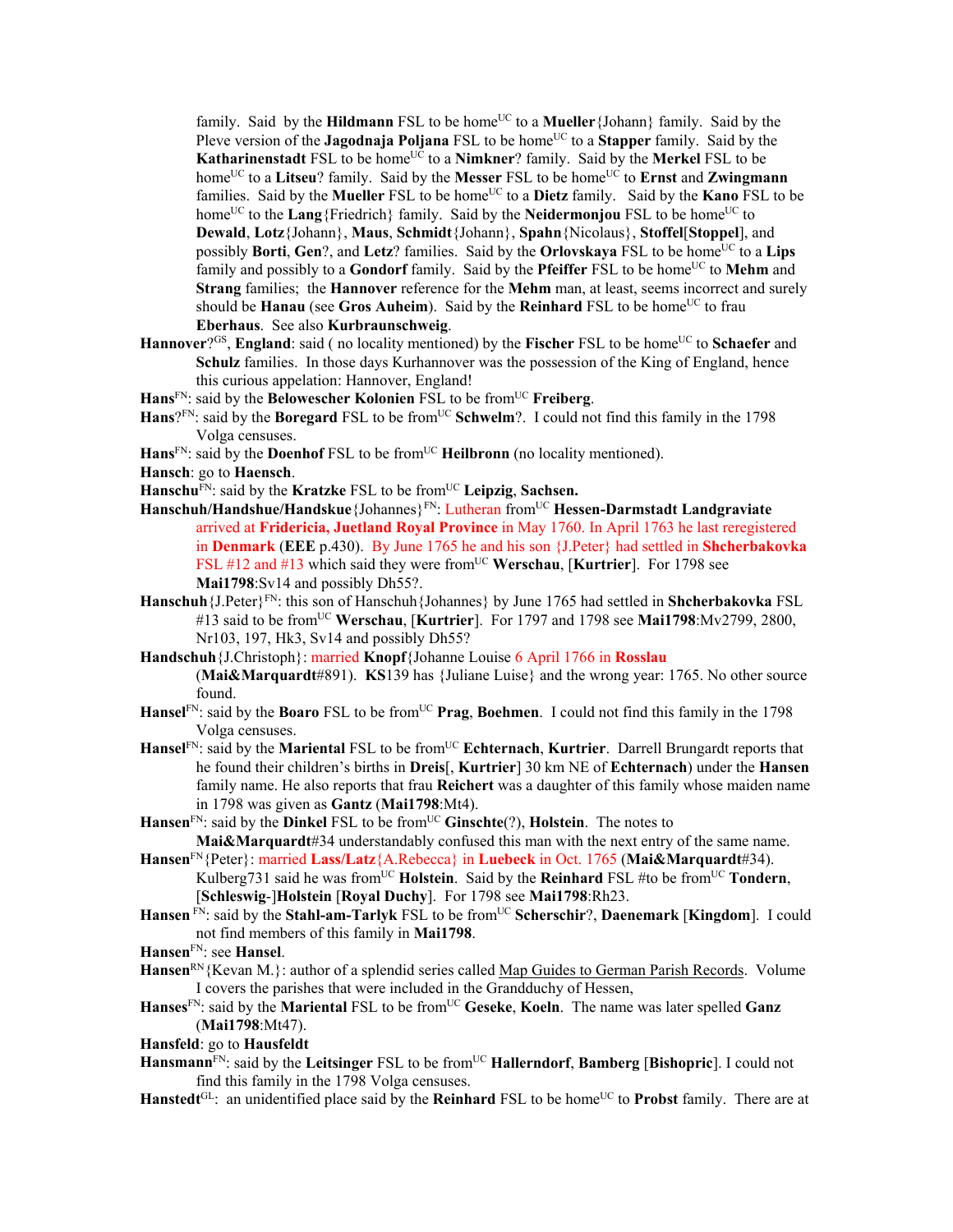least 6 Hanstedts in Germany, plus many places with possible alterntive spellings.

- **Hanstein**<sup>GL</sup>: an unidentified place said by the **Katharinenstadt** FSL to be home<sup>UC</sup> to a **Lilienthal** family. **Hanzweiler**, **Homburg** [**Amt**], **Rheinpfalz**: an unidentifiec place which the 1816 **Neudorf** census (#23)
- said this was a possible origin<sup>UC</sup> of the **Jung** family.
- **Hanzzoler**? GS: an unidentified country; see **Hitzhofen**.
- Happe<sup>FN</sup>: said by the **Katharinenstadt** FSL to be from<sup>UC</sup> **Eisenach, Thueringen**.

Happel<sup>FN</sup>: according to the **Goebel** FSL this was the maiden name of **Kaiser** (from<sup>UC</sup> **Oberberg, Kurmainz**)'s wife.

- **Happel/Appel**FN{J.Georg}: the **Buedingen** ML says on 19 March 1766 he married **Denes**{A. Margaretha} (**Mai&Marquardt**#447). **KS**132 names her {Margaretha Anna}. Not found in **Kulberg** or in **T**. By 20 July 1767 this couple had settled at **Krasnoyar** FSL #61, with his name spelled **Appel** and his originUC given as **Gruenberg**, **Darmstadt**.
- Happel<sup>FN</sup>: said by the **Pfeiffer** FSL to be from<sup>UC</sup> **Aschaffenburg**.
- Happel {Johannes}: from<sup>UC</sup> Hessen-Cassel Landgraviate married Klinck {A.Barbara} 17 July 1766 in **Luebeck (Mai&Marquardt**#265). Not found in any later source.
- **Happel**FN: also see **Appel** and **Gapel**.

**Happell**FN: see **Gabel**.

- $\textbf{Har}^{\text{FN}}$ : listed by the 1816 **Neudorf** census (#57) with no origin, and said by **KS**:293 to be from<sup>UC</sup> **Groembach**, **Freudenstadt** [**Amt**], **Wuerttemberg**. Using **FHL**#1,475,288, the **GCRA** proved their origin in **Rietheim**, **Seeburg** [**parish**], **Urach** [**Amt**], **Wuerttemberg**. See the **GCRA** book for more. Also spelled **Harr and Gaar**.
- **Harber**(?)GL, **Hannover**: is some 15 miles SE of **Hannover** city center, and said by the **Kraft** FSL to be home<sup>UC</sup> to a **Riege/Rieger** family.
- **Harder**{J.Joachim}: married **Ohrtz**{Elisabeth} in **Luebeck** in May 1766 (**Mai&Marquardt**#55 &**KS**133). I did not find them in any published FSL or in **Kulberg**.
- **Hardes**{Louisa}: married in **Luebeck** on 23 April 1766 **Veith/Beith**{Herman F.} (**Mai&Marquardt**#55). Listed in **KS**116 said to be going to **Volmer**. Not found in **Kulberg**, **T** or in any published FSL.
- **Hardheim**GL: see **Gardheim**.
- Hardt<sup>FN</sup>{Johann}: said by the **Anton** FSL #44 to be from<sup>UC</sup> Stapen, Preussen. Volz says this family has Hessen origins. For 1798 see **Mai1798**:An15 and 19.
- Hardt<sup>FN</sup>{Andreas}: said by the **Norka** FSL to be from<sup>UC</sup> **Isenburg** (no locality mentioned). Spelled **Hort** in 1798 (**Mai1798**:Nr51).
- **Hardt**FN: the 1798 **Norka** census gives this as the maiden name of the wife of an Isenburger **Moor** (**Mai1798**:Nr52).
- Hardt<sup>FN</sup>{Konrad}: said by the **Paulskaya** FSL to be from<sup>UC</sup> **Emmershausen**.
- **Hardt**{no name given}: KS133 says he left<sup>UC</sup> **Offenbach**, [Isenburg-Birstein] heading for Enders. I did not identify him in any published FSL or in **Kulberg**.
- **Hardt**FN: also see **Hank**, **Hart**, **Hartke** and **Herdt**.
- Harer<sup>FN</sup>: said (no locality mentioned) by the **Neidermonjou** FSL to be from<sup>UC</sup> **Kurpfalz**. I could not find this family in the 1798 censuses.
- **Hargenhein**FN: see **Hergenhein**.
- **Hargesheim, Kurmainz**: an unidentified place said by the **Leitsinger** FSL to be home<sup>UC</sup> to a **Schoener** family. The only Hargesheim I can find is 2 miles NW of Bad Kreuznach and would have been in **Kurpfalz**, not **Kurmainz**.
- **Haring/Hering**FN: arrived in South Russia in 1919 and later settled in **Gueldendorf, Odessa**; family records found by **Curt Renz** in **Warmbronn, Leonberg Oberamt, Wuerttemberg**.
- Harlein<sup>FN</sup>: maiden name of 2<sup>nd</sup>? wife (from<sup>UC</sup> **Semenovka**) of **Kossman** of **Goebel**.
- Harlon<sup>FN</sup>: said by the **Hildmann** FSL to be from<sup>UC</sup> Mina?. May have been spelled **Herelein** in 1798 (**Mai1798**:Hd4??).
- **Harmann**657
- **Harmuthsachsen**?<sup>GL</sup>: said by the **Orlovskaya** FSL to be home<sup>UC</sup> to a **Saner** family. There is a place by this name some 20 miles SE of **Kassel** city in what was then **Hessen-Kassel**.
- **Harpertshausen, Hanau** [County]: is 5 km ENE of **Dieburg**. Said by the Frank FSL #84 to be home<sup>UC</sup> to **Willmann**{Georg Henrich} who married **Bosseler**{Magdalena Sophia} in **Buedingen** on 24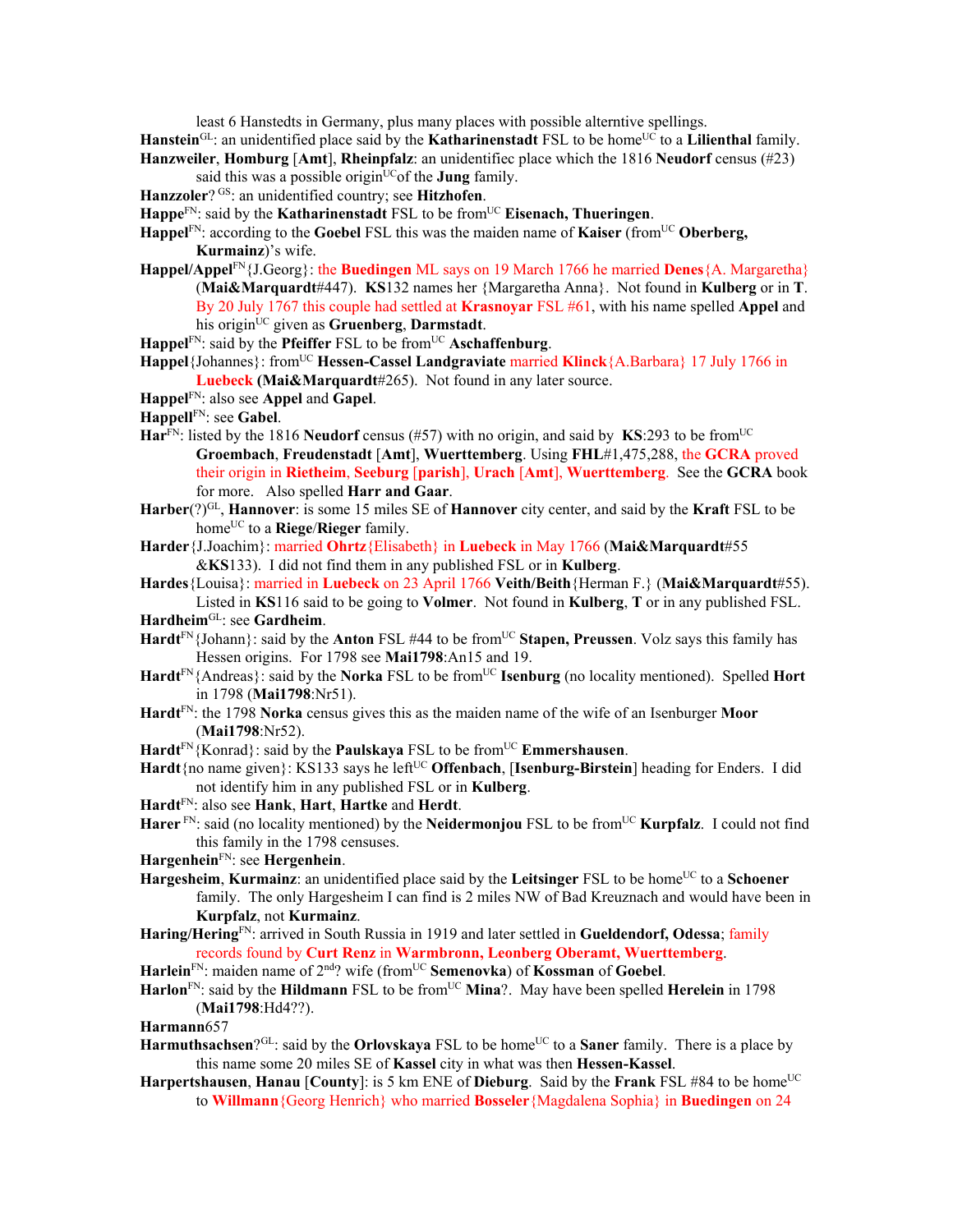June 1766 (Mai&**Marquardt**#710).

**Harpeshausen**, **Bobenhausen** [**Amt**] [sic for **Babenhausen**]: as **KS**122 demonstrates, this is a mistake for **Harpertshausen** ?, **Hanau** [**County**] which in fact is near **Babenhausen**.

**Harpeshausen**(?), **Hannover**: as **KS**122 demonstrates, this is a mistake for **Harpertshausen** ?, **Hanau** [**County**].

**Harpf**FN{Catharina}: this Catholic widow of {Hans}was said by a **Woehrd** ML to be fromUC **Edersheimam-Main** and to have in 1766 married a **Bauer** man; Stumpp (**KS**119) [mistakenly] says she was the *daughter* of a **Horpf** and [mistakenly] says that she was fromUC **Edesheim** near **Kreiensen**. (**Mai&Marquardt**#794). The 1798 census gives Bauer's wife's maiden name as **Haertel**  (**Mai1798**: Bx28). Catharina (the widow of **Harpf**{Hans} (a day laborer from Edersheim-am-Main) on 6 May 1766; both man and wife were Catholic

- **Harres**FN{Barbara}: she married **Reisz/Reiss** {Georg Michael} in **Luebeck** in1764; they were in **Schilling** in 1775 and 1798 (both years Sg51) (**Mai&Marquardt**#2).
- **Harstein**?, **Kurpfalz**: an unidentified place said by the **Warenburg** FSL to be home<sup>UC</sup> to a **Kaiser** family. A family chart done earlier said this was **Arnstein**. There were 3 to 5 of each of these place names in the Germanies, but none that I could find in territory that had been Kurpfalz in the 1760s.
- **Harstein**?, [**Kur-**]Pfalz: an unidentified place said by the **Warenburg** FSL to be home<sup>UC</sup> to a Pfeifer family. See the preceding entry.
- **Hart**FN{M.A.Apollonia}: and **Bonner** proved this woman from **Wolf**, **Isenburg**[-**Buedingen County**] married **Gruen**{Andreas} before they immigrated to **Balzer #67**. In **Kulberg**1721.
- **Hart/Hardt**FN: **Bonner** proved this woman, baptized in **Wolf**, married in **Aulendiebach Meissinger**{J.Valentin} and was mother to their son who settled as an orphan in **Balzer #62**. In **Kulberg**1755.
- Hartenhof<sup>FN</sup>: said by the **Leichtling** FSL to be from<sup>UC</sup> Seligenstadt (no locality mentioned).
- **Harth**{Christoph}: **KS**133 says he left **Christensenhof** bei **Buedingen**.
- **Hartke**<sup>FN</sup>: said by the **Orlovskaya** FSL to be from<sup>UC</sup> **Magdeburg** (no locality mentioned). The family name was spelled **Hardt** in 1798 (**Mai1798**:Or36).
- **Hartle** FN: listed by the 1858 **Neudorf** census (#228, 248) with no origin, and said by **KS**:304 to be fromUC **Baden-Baden**, no locality mentioned. **Hartle** and **Hertle** may not have been related. Also spelled **Hertle** and **Gertle**.
- **Hartle**FN: also see **Hertle**.
- **Hartman**: this foster daughter of **Mohr** was said by the Kromm verson of the **Jagodnaja Poljana** FSL to be fromUC **Bobenhausen**.
- Hartman<sup>FN</sup>: said by the Walter FSL to be from<sup>UC</sup> Kleistadt, Hanau County.

**Hartmann**{J.Adam}: fromUC **Dalheim-bei-Limburg** married **Burk**{A.Maria} in **Friedberg** 28 April 1766 (**Mai&Marquardt**#337). Not found in **KS**, **Kulberg**, **T**, or any published FSL.

- **Hartman**FN: this family name was found recorded in **Haiger** parish records during the years prior to 1767; see **Flegel** trip.
- **Hartman**FN: see also **Hartmann**.
- **Hartmann**FN: this woman from **Sollnitz, Anhalt-Dessau**, is said to have been the wife of a **Reifegerste** man; by 1767 this family was in **Boaro** man (**Mai&Marquardt**#1137).
- **Hartmann**<sup>FN</sup> {Just}: said by the **Boregard** FSL to be from<sup>UC</sup> **Koenigsberg**.
- Hartmann<sup>FN</sup> {Philipp}: said by the **Boregard** FSL to be from<sup>UC</sup> **Lanzenbach**.

**Hartmann**FN{Hans}: and wife {Dorothea} with two **Ils** brothers and one Sander orphan had settled at **Dinkel** FSL #37, Hans said to be from<sup>UC</sup> Bulwitz(?), **Schweden**.

Hartmann<sup>FN</sup>{Peter}: said by the **Ernestinendorf** FSL to be from<sup>UC</sup> **Fauerbach**, [**Solms-Braunfels Principality**]. For 1798 see **Mai1798**:Gf20. In 1782 the maiden name of frau Hartmann was given as **Fuchs** (Mv567). **Bill Pickelhaupt** says he has found his origin.

Hartmann<sup>FN</sup>{J.Jost}: said by the **Grimm** FSL to be from<sup>UC</sup> **Isenburg** (no locality mentioned).

**Hartmann**FN: said by the **Hoelzel** FSL to be fromUC **Nietheim**?, **Schwaben**. For 1798 see **Mai1798**:Hz5.

**Hartmann**FN{Peter & A.Margaretha}: these orphans living in the **Feller** household was said by the Kromm version of the **Jagodnaja Poljana** FSL #54a to be fromUC **Bobenhausen**, and by the

**Harr**FN: see **Har**.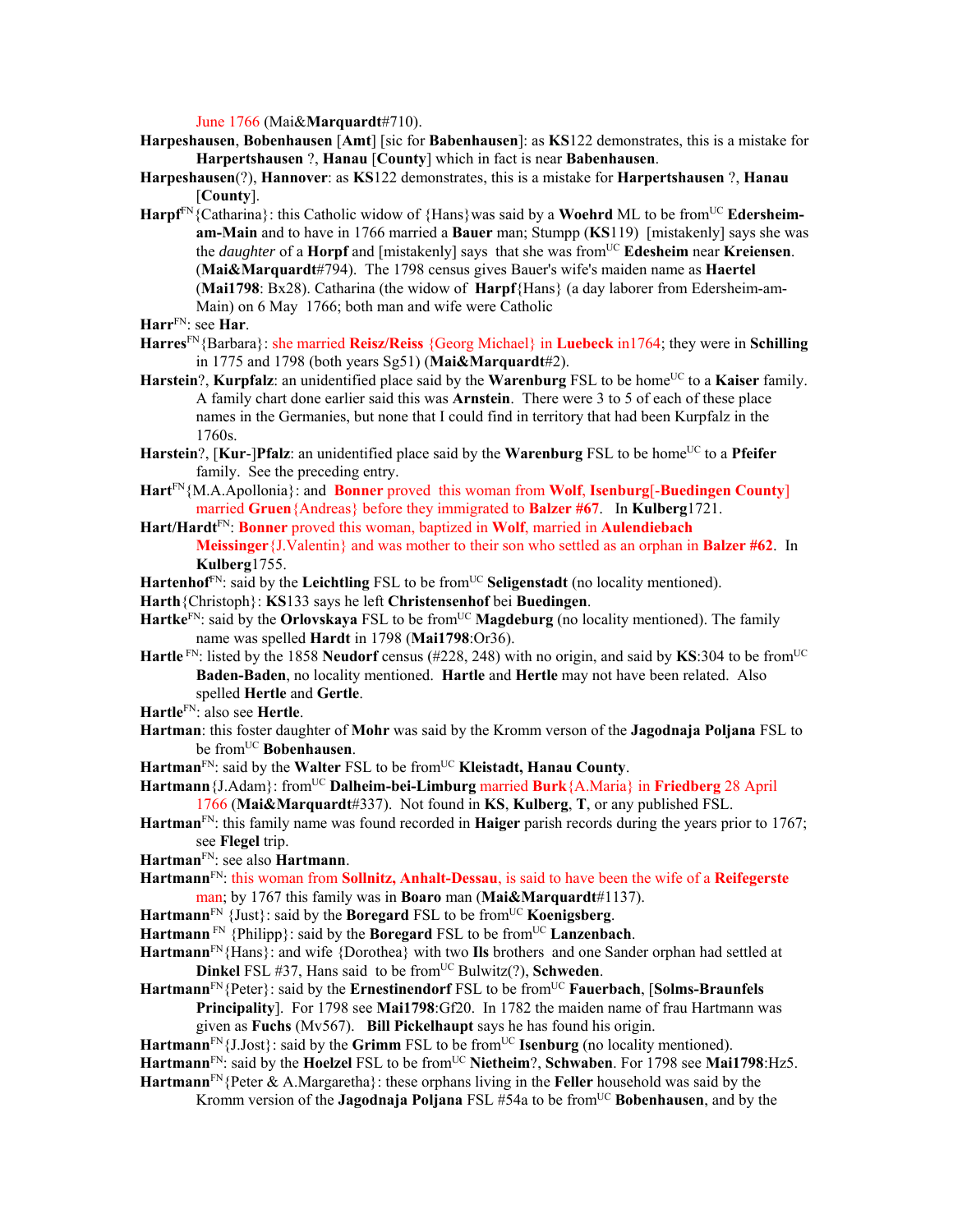Pleve version to be from<sup>UC</sup> **Hanau**. According to the Kromm version of the **Jagodnaja Poljana** FSL a **Hartman** girl from<sup>UC</sup> Bobenhausen was a foster daughter of Mohr(jp61).

- Hartmann<sup>FN</sup>{A.Margaretha}: a Luebeck ML says she was from<sup>UC</sup> Hanau [County] and married Gurr {Nikolaus} fromUC **Darmstadt** (**Mai&Marquardt**#279). **KS**131 says she was 24 and he 23. By 16 Sept 1767 this **Gorr** couple had settled at **Jagodnaja Poljana** FSL #58, he said to be from **Nidda**. Not found in **T** or in **KS**. By 1798 **Litzenberger**{Margaretha} and **Gorr** were still living there (**Mai1798**:Yp70).
- Hartmann<sup>FN</sup>: said by the **Kamenka** FSL to be from<sup>UC</sup> Seligenstadt.
- **Hartmann** {J.Gottlieb}<sup>FN</sup>: said by the **Kano** FSL to be from<sup>UC</sup> [Anhalt-]Dessau [Principality]. In 1798 the wife's maiden name was given as **Kruemmel** (**Mai1798**:Kn27).
- **Hartmann**{Maria}FN: said by the **Kano** FSL to be fromUC **Oranienbaum**, **Sachsen**.
- **Hartmann**FN: Herr **Hartmann** was said by the **Koehler** FSL to be fromUC **Geratshofen**?, and his frau's maiden name was given as **Burgardt** (no origin given).
- Hartmann<sup>FN</sup>: said by the **Neidermonjou** FSL to be from<sup>UC</sup> Wittenberg.
- **Hartmann**FN: said by the **Ober-Monjou** 1798 census to be the maiden name of frau **Nuernberger** (**Mai1798**:Om17).
- Hartmann<sup>FN</sup>: said by the **Paulskaya** FSL to be from<sup>UC</sup> Bakenburg?.
- Hartmann<sup>FN</sup>: said by the **Preuss** FSL to be from<sup>UC</sup> **Niderzensgein/Niederzeuzheim**(?), **Nassau.**
- Hartmann<sup>FN</sup>: said by the **Preuss** FSL to be from<sup>UC</sup> **Wengerot**(?), **Darmstadt.**
- **Hartmann** {Johannes}<sup>FN</sup>: his wife was said by the **Reinwald** FSL to be from<sup>UC</sup> **Hanau** [**County**] (no locality indicated).
- Hartmann {Johannes}<sup>FN</sup>: said by the **Reinwald** FSL to be from<sup>UC</sup> Stolberg-Gedern [County]. For 1791 and 1798 see **Mai1798**(Mv2406, Ks28 and Pp16). Also spelled **Haertmann** in 1790 (Mv2406).
- **Hartmann**{Peter}FN: said by the **Reinwald** FSL to be fromUC **Stolberg-Gedern** [**County**]. For 1798 see **Mai1798**:Rw27 and 19.
- **Hartmann**{Gottfried}FN: arrived at **Flensburg, Schleswig Royal Duchy** in June 1762. In June 1765 he received permission to leave **Denmark** (**EEE** p.433)/ By July 1765 he had settled in **Rosenheim** FSL #21 which said he was from<sup>UC</sup> Woessingen?, Grafschaf Durlach [surely this is sic for **Markgrafschaft Baden-Durlach**]. For 1798 see **Mai1798**:Rm40 and 16.
- Hartmann<sup>FN</sup>: said by the **Rothammel** FSL to be from<sup>UC</sup> Briedel, Trier.
- Hartmann<sup>FN</sup>: said by the **Seelmann** FSL to be from<sup>UC</sup> Biebereau, [Hessen-]Darmstadt [Landgraviate], with a Strack orphan boy in the household. I did not find the Hartmanns or any descendants in **Mai1798**.
- Hartmann<sup>FN</sup>: said by the **Seewald** FSL to be from<sup>UC</sup> Pischeldorf, Pfalz.
- **Hartmann**FN: said by the **Straub** FSL to be fromUC **Rimbach**, **Erbach** [**County**]. For 1798 see **Mai1798**:Wr84,82,58.
- **Hartmann** {J.Adam}: from<sup>UC</sup> **Kleestadt** near **Bobenhaus** married in **Buedingen** on 17 June 1766 **Bleitz**FN{Appolonia} (**Mai&Marquardt**#698, **KS**122, 133). They arrived in **Russia** 15 September 1766 recording his origin<sup>UC</sup> as **Hanau** [County] (Kulberg6109). Not found in **T**. By August 1767 this couple had settled in **Walter** FSL #75 which said he was from<sup>UC</sup> **Hainstadt**, **Hanau** [**County**].
- **Hartmann**FN: families confirmed in parish records by the **Walter Research Group** as coming from **Kleestadt, Hanau County** (now **Hessen**).
- **Hartmann**FN{M.Eliesabetha}: married **Hill**{J.Wendel}in **Buedingen** 17 June 1766 (**Mai&Marquardt**#699). **KS**135 is in error. On 14 Sept 1766 **Hilt**{Wendel & Elisabeth}arrived in **Russia**, he said to be from **Hanau** [**County**] (**Kulberg**6462). Later in 1766 **Gilt**{Vendel & M.Elisabeth} took ship in **Oranienbaum** for the **Volga** (**T**3080-3081). By 10 Sept 1767 {Wendel & Elisabeth} with no children had settled at **Walter** FSL #96, he said to be fromUC **Spitsalton, Yanauzen County**, but a note in the margin says this was **Altheim** near **Dieburg**. The **Walter Research Group** has confirmed in parish records that this is a **Hill** family from **Spitzaltern, Hanau County** (now **Hessen**).
- **Hartmann**{unnamed]: Dessau archival records say this man, with his wife and daughter left the principality in 1766 (**Mai&Marquardt**#1051 & **KS**133). No further information.
- **Hartmann**{A.Maria}: married **Wieseke**{J.Christoph} in **Rosslau** 17 July 1766 (**Mai&Marquardt**#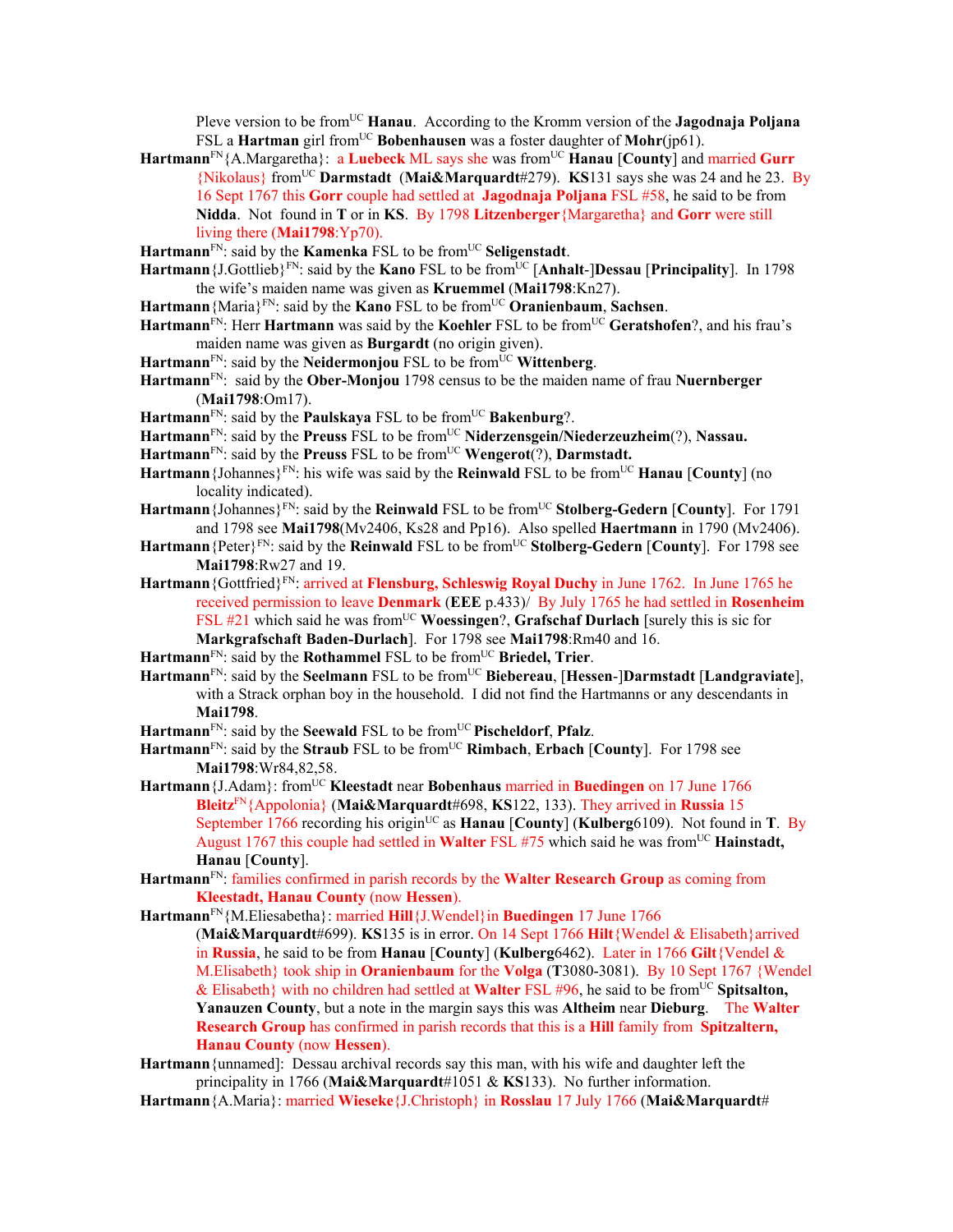1041). **KS**164 has the wrong year: 1765. Not found in any later source.

- **Hartmann**{Henrich/Heinrich}: from **Wiederode, Rothenburg (Amt), Hessen** married **Meyer**{A.Margarethe} 5 June 1766 (**Mai&Marquardt**#683 & **KS**145). **KS**133 has {Heinrich and **Wickerode** near **Witzenhausen**. Not found in any later source, although he may be listed as having died in 1798 in **Stahl-am-Karaman** (**Mai1798**:Sk37).
- **Hartmann**{J.Georg}: married **Stecker**{A.Margarethe} in **Rosslau** 20 May 1766
	- (**Mai&Marquardt**#980). **KS**133 & 159 both have the wrong year: 1765. They may be a couple who arrived in **Russia** 20 May 1766 as {Georg & Margaretha} with no children, he said to be fromUC **Schwaben (Kuhlberg**596). Later in 1766 {Georg &Margaretha} in **Oranienbaum** took ship for the **Volga** (**T**3511-3512). Not found in any later source.
- **Hartmann**{Johannes}: **KS**133 says he was from **Grossenhausen** near **Gelnhausen**.
- **Hartmann**{M.Philippina/Philipina}: fromUC **Nassau-Usingen** married **Marcks**{Hinrich} in **Luebeck** 22 Aug 1766 (**Mai&Marquardt**#292). Not found in **Kulberg**. Later in 1766 {Heinrich & Philipina} in **Oranienbaum** took transport for the **Volga** (**T**2355-2356). No further information.
- **Hartmann**{Nicklaus}: **KS**133 says he was from **Pferdsbach** near **Buedingen**.
- **Hartmann** {Wilhelm}: said by Recruiter Beauregard's list to have been from<sup>UC</sup> **Kettwig**, **[Werden Imperial Abby**] (**Lk**160). I could not find him or any likely descendant associated with any **Volga** colony.
- **Hartmann**FN: this family name was found recorded in **Herborn** marriage records 1762-1767; see **Flegel** trip.
- **Hartmayer**: go to **Hortmajer**.
- **Hartmuthsachen**, **Hessen-Kassel Landgraviate**: is 32 km SE of **Kassel** city and 20 km S of **Witzenhuasen**. It was said by **KS**150 to be home<sup>UC</sup> to **Reyer/Reyher** {Johannes}.
- **Hartner**{Leonhardt}: listed in the 1798 **Luzern** census (**Mai1798**:Lz40) with no hint of an earlier colony; found in no FSL so probably he and/or his parents were among the **Luzern** first settlers,. In 1798 his wife was listed as **Waltgeise**r{M.Margaretha}.
- Hartung {Philipp}: of Reformed faith from<sup>UC</sup> **Isenburg**, arrived single in **Russia** 30 May 1766 (**Kulberg**495). Not found in **T**. In 1767 arrived with new wife {Barbara} in **Frank** FSL #13 which said he was from **Buedingen**. Listed in **KS**133. For 1798 see **Frank** #41 which gives his wife's maiden name as **Lapp** (**Mai1798**:Fk41). **Bill Pickelhaupt** says he found the origin of both members of thsc couple.
- Hartung<sup>FN</sup>: said by the **Mariental** FSL to be from<sup>UC</sup> **Eger**.
- **Hartung**FN{J.Heinrich}: research by a German research commissioned by **Herb Hartung** traces this family back into the early 1600s before the family came from **Hanau** to **Buedingen**, as well as tracing the **Doenges** and **Scheer** collateral lines. Said by the **Norka** FSL #79 to be from<sup>UC</sup> **Isenburg** (no locality mentioned). The maiden name of the wife is later said to be **Kehm** (**Mai1798**:Nr78). For other family members in 1798 see **Mai1798**:Nr96, 181, Ko32 and Fk3.
- **Hartung**{Johannes}: said by Recruiter Beauregard's list to have been from<sup>UC</sup> Wehrshausen (Lk48). I could not find them or any likely descendant associated with any **Volga** colony.
- **Hartung**{Leonhard} said by Recruiter Beauregard's list to have been step-children in the **Kaiser**{Caspar} household (**Lk**42a). I could not find them or any likely descendant associated with any **Volga** colony..
- **Hartung**FN: this family name was found recorded in **Tann** marriage records 1762-1767; see **Flegel** trip.
- **Hartwig**FN: said by the 1798 **Galka** census to be the maiden name of frau **Weisheim**{Peter} (**Mai1798**:Gk29).
- **Hartwig**FN{Margaretha}: said by the **Katharinenstadt** FSL to be fromUC **Actleben**(?), **Bremen**.
- Hartwig<sup>FN</sup>{Franz}: was said by the **Koehler** FSL to be from<sup>UC</sup> Wertheim, and his frau's maiden name was given as **Heindorf** (no origin given). The family name was also spelled **Haertwig** in 1798 (**Mai1798**:Gb08/Kl64).
- **Hartwig**{Margaretha}: third known wife of **Doering**{Johann} of **Koehler**.
- **Hartwig**{Stephan Gottfried}: he is in the **Schilling** 1775 census at #74 and is a likely first settler there. **Kulberg1734** says he was from **Isenburg**<sup>UC</sup> (no indication which one, and no locality mentioned).
- **Hartwig**FN{Philipp/J.Philipp}: said by the **Straub** FSL #134 to be fromUC **Nauheim**, **Nassau-Usingen** [**Principality**]. **KS**133 says {J.Philipp} was born in 1780 and had married **Freund**{Maria}. For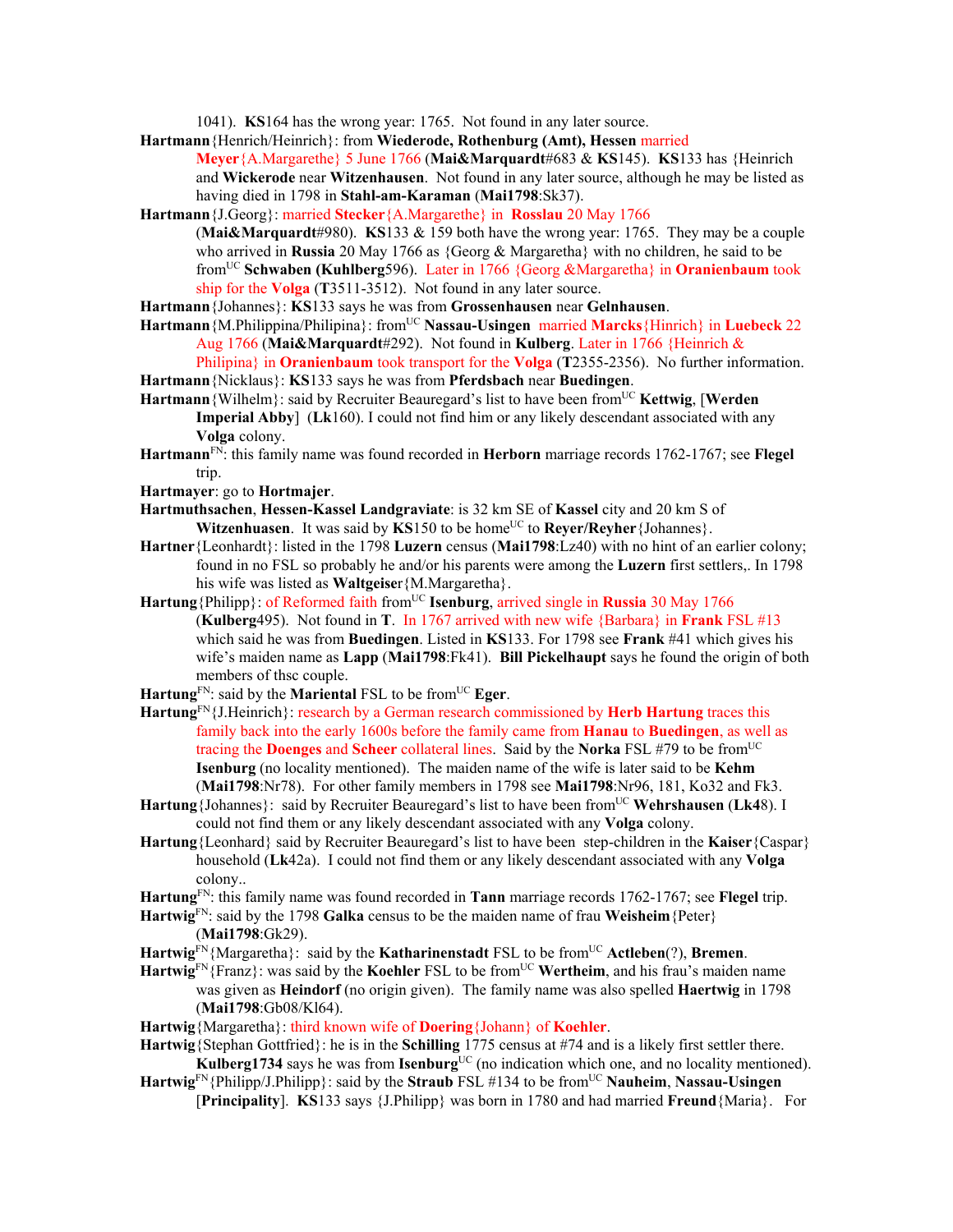1798 see **Mai1798**:Sr8 and Wr104.

**Hartzberger**FN: this family name was found recorded in 1700s **Berstadt** parish records; see **Flegel** trip. **Has**{J.Matteus}: his daughter {Catharina M.}by his **Ludwig**wife {Catharina}was baptized 18 July 1766 in

**Luebeck** (**Mai&Marquardt**#1326). No further information.

**Hasborn**? $GL:$  an unidentified place said by the **Neidermonjou** FSL to be home<sup>UC</sup> to a **Nebe**? and possibly to a **Renz**? family. Said by Kuhlberg to be in **Hessen**. Might this have been **Herborn**?

**Haselbach**: see **Hasselbach**.

**Haslach**GL, **Herrenberg** [**Amt**], **Wuerttemberg**: is .5 mile SW of **Herrenberg** city, and proven by the **GCRA** as the birthplace of the **Stickelmaier** immigrant to **Bergdorf**. See their book for detail.

- **Hasloch**<sup>GL</sup>, **Kurpfalz**: an unidentified place said by the **Dietel** FSL to be home<sup>UC</sup> to a Weber family. This is likely the town within **Hassloch Condominim**.
- **Hass**{A.Margaretha}: fromUC **Grossenlieder** married **Herbert**{Joseph} 14 May 1766 in **Buedingen**  (**Mai&Marquardt**#649). **KS**134 has **Grossenlueder**, **Fulda [Bishopric**]. On 13 Sept 1766 they arrived in Russia, he said to be from<sup>UC</sup> Fulda (Kuhlbereg5748). Later in 1766 without children this **Herber** couple in **Oranienbaum** took transport for the **Volga** (**T**737-738). Not found in any published FSL, however in 1790 a **Herber**{Joseph} is recorded as moving with his family from **Koehler** to **Semenovka**, and in 1798 that man, his **Gette** wife {Margaretha} and son are still there (**Mai1798**:Se4).
- **Hass**{Christina}: wife of **Jensen**{Juergen} and mother of their son **Jensen**{J.Hass} who was baptized in **Luebeck** on 20 June 1766 (**Mai&Marquardt**#1357).
- **Hassauer**{J.Jakob}FN: said by the 1816 **Glueckstal** census (**KS**:667, 296) to be from **Cleeburg/Kleeburg**, **Weissenburg** [**Amt**], **Elsass**. Using **FHL**(745,907), the **GCRA** verified this origin. See the **GCRA** book for more. Also spelled **Haussauer** (**KS**:296).
- Hassel<sup>FN</sup>: said by the Stahl-am-Tarlyk FSL to be from<sup>UC</sup> Pegau, [Kur-]Sachsen with an Eshouf? orphan boy in the household. I could not find members of this family in **Mai1798**.
- **Hasselbach**<sup>FN</sup>: said by the **Merkel** FSL to be from<sup>UC</sup> **Hamburg.**
- **Hasselbach**FN: according to the 1798 **Kind** census frau this was frau **Volk**'s maiden name (**Mai1798**:Kd07). **Volk** first settled in **Paulskaya**.
- **Hasselbach**FN: also see **Gosselbach**.
- **Hasselbach**, [**Free Noble Province of Ancient Knights**]: this would be **Haselbach** 7.5 km SE of **Gersfeld**. The **Buedingen** ML said this was home<sup>UC</sup> to **Gutmann** {J.Martin} who on 12 May 1766 married [2nd] **Heun** {Margaretha}. The ML also said Hasselbach was in the area of the barony of **Weyher** (**Mai&Marquardt**#633); however **Weyher** was not a barony but was a town in the **Free Noble Province of Ancient Knights** which may sometimes have been refered to as **Weyher** which was sometimes used in the family name of the dominant family in that small entity.
- Hasselbauer<sup> FN</sup>: said by the Leitsinger FSL to be from<sup>UC</sup> Bruessel, [Austrian Netherlands].
- **Hasselbaum**{Gertrude}: was living in **Luzern** in 1798 with no earlier colony indicated (**Mai1798**:Lz15) and she has not been found in any printed FSL; so she may well represent a **Luzern** first settler family. In 1798 she is living as the likely 2nd wife of **Bauer**{Adam} who was said to have come from **Orb** (**Mai1798**:**Lk**113).
- Hasselblatt?<sup>FN</sup>: said by the **Kano** FSL to be from<sup>UC</sup> Weener. I could not find this family in the 1798 Volga censuses.
- **Hasselborn**GL, **Nassau**[-**Usingen**] is 20 miles NW of **Frankfurt-am-Main** (this surely is **Hasselborn, Nassau-Usingen**) and said by the **Frank** FSL to be home<sup>UC</sup> to a **Walter** family. Said by the Laub FSL to be home<sup>UC</sup> to a **Belz** family. Years ago when he did the Beltz family chart, Prof. Pleve rendered this placename as **Hergenborte** with not state given.
- **Hasselborn**GL**, Nassau-Usingen** [**Principality**]: is 20 miles NW of **Frankfurt-am-Main** and said by the **Bangert** FSL to home<sup>UC</sup> to **Boxer** and **Reitz** families. This Hasselborn origin of the Reitz family was verified by Paul Koehler during a visit to Germany. Said by the **Straub** FSL to be home<sup>UC</sup> to a **Schneider** family; same information in a **Friedberg** ML and saying he married a **Reitz** woman also fromUC **Hassleborn**. (**Mai&Marquardt**#330). Said to be where **Will**{J.Philipp} who settled at **Straub** FSL #8 was baptized.

Hasselwanter<sup>FN</sup>: said by the Keller FSL to be from<sup>UC</sup> Muenchen. I could not find this family in the 1798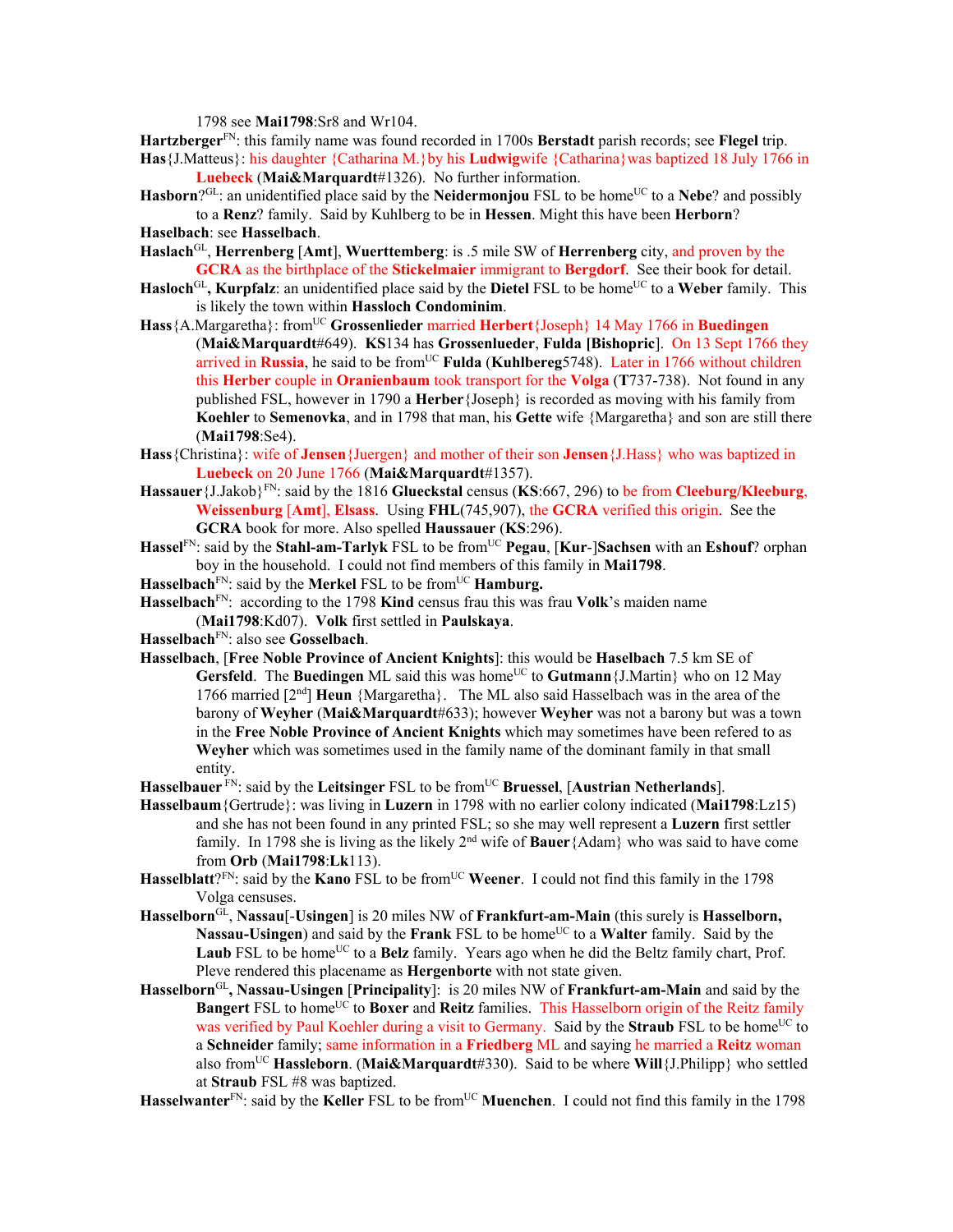Volga censuses.

- **Hassenblug**<sup>FN</sup>{Anna Regina}: a widow said by the **Norka** FSL #144 to be from<sup>UC</sup> **Hessen** (no locality mentioned).
- **Hassenblug**FN{Johannes}: said by the **Norka** FSL to be the orphaned son of Johannes Hassenblug living in a **Doering** housheold. I did not find him in the 1798 Volga censuses.
- **Hassenpflug/Hassenblug**{J.Heinrich}: married **Schmidt**{A.Regina} in **Buedingen** 29 May 1766 (**Mai&Marquardt**#673). **KS**133 & 155 say he was from **Altenschlirf** near **Lauterbach**.By Aug. 1767 his widow had settled in **Norka** FSL #144 which said she was from<sup>UC</sup> **Hessen**. Jim Pickelhaupt says he found their origin.
- Hasenfus(s)/Hassefuss<sup>{J</sup>.Adam}: single Lutheran son of Hassefuss{Dieterich} from<sup>UC</sup> **Kraichgau Kanton, von Massenbach Barony, Swabian Knights' Circle**, In January 1765 he received permission to leave **Denmark**. (**EEE** p.434). On 12 March 1766 he was god parent at the **Lubeck** baptism of **Lutz**{J.Adam} son of {J.Adam} and his **Staatswiesel** wife {A.M.Elisabeth} (**Mai&Marquardt**#1282). On 25 April 1766 he married **Sauerbreis**{Johanna} in **Luebeck** (**Mai&Marquardt**#143 and **KS**133). On 20 May1766 they arrived at **Kronstadt**, he said to be fromUC **Heilbronn** (**Kulberg**198). In Aug 1766 in **Oranienbaum** he signed a promise to settle in **Hirschenhof** colony, **Latvia** (**EEE** p.434).
- Has(s)enfus(s)<sup>FN</sup>{Dietrich/Deiterch Sr}: Lutheran from<sup>UC</sup> **Kraichgau Kanton, von Massenbach Barony, Swabian Knights' Circle**, arrived at **Fridericia, Juetland Royal Province** in June 1760. In January 1765 with wife {Magdalena} and 7 children he received permission to leave **Denmark**. In May 1766 they arrived at **Kronstadt**. In Aug 1766 in **Oranienbaum** he signed a promise to settle in **Hirschenhof** colony, **Latvia** (**EEE** p.433). **Kulberg**195 said he was fromUC **Heilbronn** and went to **Livonia**.
- **Hannenfus/Hassenfies**{Eliesabeda}: was a godparent at the 11 March 1766 **Luebeck** baptism of **Hassenfus**{J.Dietrich} the son of {J.Dietrich} and his **Schilling** wife {Elisabeta} (**Mai&Marquardt**#1331). Found in no later source.
- **Has**(**s**)**enfus**(**s**)/**Hannenfus**/**Hannfus**FN{J.Dietrich/Deiterch Jr}: Lutheran son of {Diederich Sr} fromUC **Kraichgau Kanton, von Massenbach Barony, Swabian Knights' Circle**, arrived at **Fridericia, Juetland Royal Province** in June 1760. In January 1765 with wife {M.Elisabeth} and 2 children he received permission to leave **Denmark** (**EEE** p.433-434). With his **Schilling** wife {Elisabeta} their son {J.Dietrich} was baptized 11 March 1766 in **Luebeck** (**Mai&Marquardt**#1331). He also was a godparent at the 6 March 1766 **Luebeck** baptism of **Fuhrman**{H.Jacob} the son of {H.Jacob} and his **Menging** wife {A.Magdalena} (**Mai&Marquardt**#1330). . In May 1766 they arrived at **Kronstadt** and in Aug 1766 in **Oranienbaum** he signed a promise to settle in **Hirschenhof** colony, **Latvia** (**EEE** p.433-434). **Kulberg**196 said he was fromUC **Heilbronn** and went to **Livonia**.
- **Hassenhauer**FN: see **Hessenhauer**.
- **Hassenkampf**<sup>FN</sup>: said by the **Paulskaya** FSL to be from<sup>UC</sup> **Haesen**?.
- **Hassfurt/Hassfurth**<sup>GL</sup>:an unidentified place said by the **Kamenka** FSL to be home<sup>UC</sup> to a **Schmidt** family. It probably is the Hassfurt, Bavaria which is some 80 miles ESE of **Frankfurt-am-Main.**
- **Hassfurth**GL, see **Hassfurt**.
- Hassler<sup>FN</sup>: said by the **Seelmann** FSL to be from<sup>UC</sup> Linz, Oesterreich. I did not locate them or any descendants in **Mai1798**.
- **Hassloch**GL see **Hasslock.**

**Hassloch**GL**:** also see **Geslokh.** 

- **Hassloch/Hasslock**: this town is some 17 km SW of **Mannheim** city centre. **Peter Woddow** said but offered no proof that the originsUC of the **Schwabauer** families of both **Huck** and **Krasnoyar** are here. Said by the **Kautz** FSL to be the home<sup>UC</sup> of **Goehring/Gerin/Gering/Gehring**?, **Kuelthau/Kiltau**/**Kilthau**/**Kildau**<sup>2</sup> *,* **Meier**, **Neubauer**, and **Schumann** families. See **Hassloch Condominium**.
- **Hassloch Condominium**: as yet I do not know the actual name of this Condominium. I do know that it was jointly controlled by Kurpfalz and one other entity – most likely a County (either **Sickingen** or **Leiningen**) or a Barony (either **Dalberg**, **Wartenberg**, or **Hallberg**). And within its domain were the towns of Hassloch, Iggelheim, and Boehl.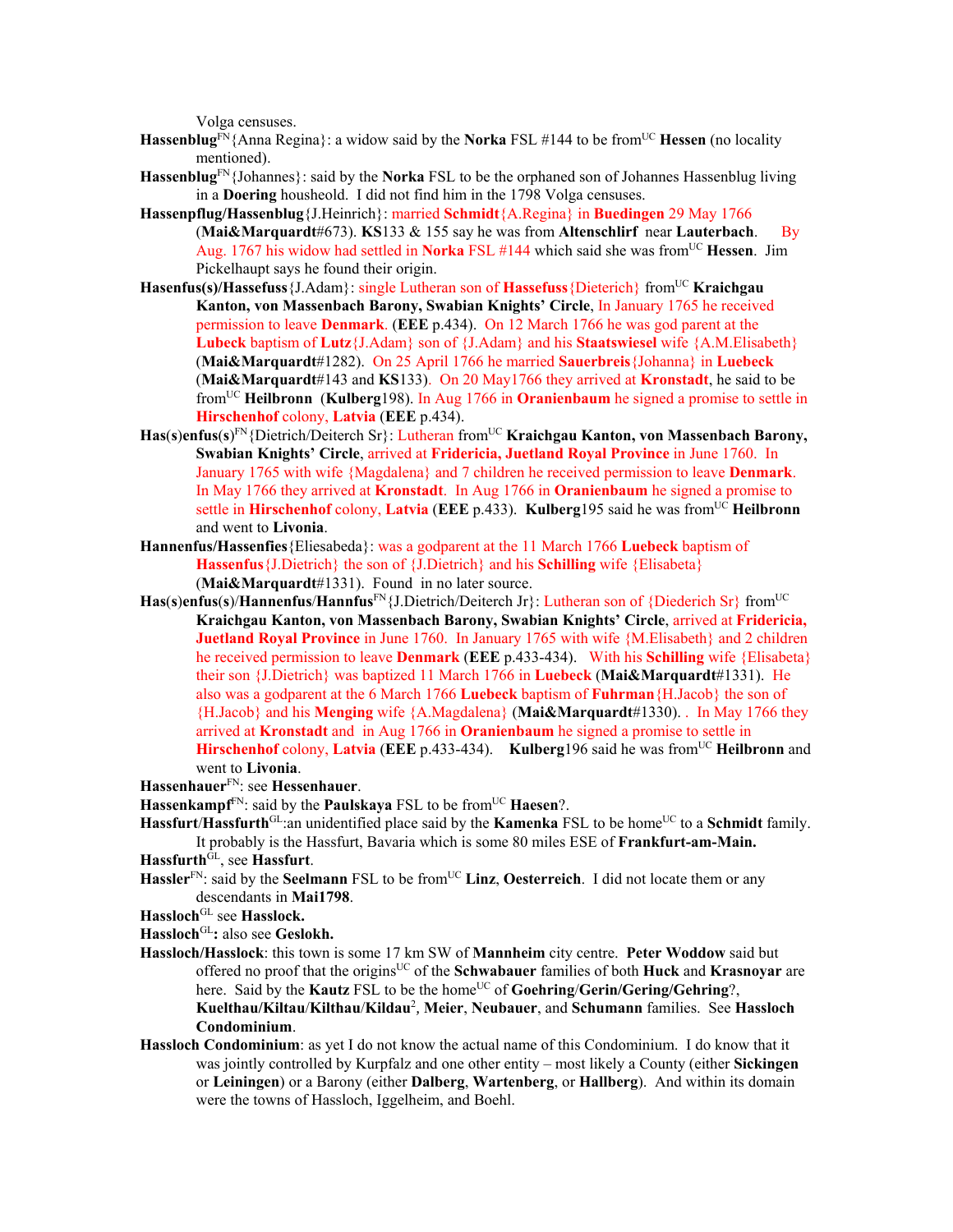**Hasslock** GL see **Hassloch.** 

**Hassmersheim**, **Mosbach** [**Amt**], **Baden**: is 3 miles S of Mosbach city, and was mistakenly said by both the 1816 **Neudorf** census (#88) and **KS**:267 to have been home<sup>UC</sup> to the **Frei**/**Frey** {Johannes, Michael, Henrich} family that settled in **Neudorf**.

**Hatt**FN: see **Gath**.

- **Hattenbach**, [**Hersfeld Principality**]: is 8 miles SW of **Bad Hersfeld**, and said by the **Ernestinendorf** FSL to be home<sup>UC</sup> to a **Walter/Walker** family.
- Hattersheim<sup>GL</sup>, Kurmainz: some 11 miles ENE of Mainz city. Said by the Keller FSL to be home<sup>UC</sup> to the **Hahn**, **Hesser**, **Philipp**, and **Walter** families, and possibly **Just** and **Leindecker** families. Said by the **Preuss** FSL to be home<sup>UC</sup> to a **Polet**? family.
- **Hattersheim-am-Main**GL**, Erbach**: see **Gatsheim**.
- **Hattstein Barony**: seated at or near **Schmitten**, it was the small barony of the Hattsteins and the Reifenbergs, , which in 1767 or so became a southern part of the Waldbott**'**s **Bassingheim**.
- $\textbf{Hatz}(?)^{GL}$ , **Isenburg**: said by the **Kraft** FSL to be home<sup>UC</sup> to a **Brotzmann** family. There is a Haitz some 6.5 miles SE of **Buedingen** city.
- **Hatzbach**GL: see **Hetzbach**.
- Hatzer<sup>FN</sup>: said by the **Graf** FSL to be from<sup>UC</sup> **Erfurt, Sachsen**.
- Hatzer<sup>FN</sup>: his wife (no maiden name given) is said by the **Graf** FSL to be from<sup>UC</sup> **Mannheim, Kurpfalz**.
- **Haubach**FN: this family name was found recorded in **Herborn** marriage records 1762-1767; see **Flegel** trip.
- **Haubert**FN: see **Hubert**.
- **Hauch**: filed amongst the **Haug** folks.
- **Hauchen**FN: a widow listed by the **Boregard** FSL without origin.
- **Hauck** ${A \cdot S}$ ophia ${P}^N$ : the 1798 census says that was the maiden name of the **Krummel** widow from **Zuerich** (**Mai1798**:Bs29). In1793 she was the widow **Kraemer** and her maiden name was given as **Welsch** (Mv3089). In 1767 she may be listed as the 16 year-old **Hauch**{Sophia} (**T**5303??). **Hauck**FN: see **Hauch** or **Haug**.
- Hauddorf<sup>GL</sup>: said by a Woehrd ML to be near **Christfian Erlang** and home<sup>UC</sup> to the **Linert** woman who married in **Woerhd** in 1766 a **Greiffenstein** man (**Mai&Marquardt**#771). This likely is today known as **Haundorf** which is some 4 miles E of **Erlangen**.
- **Hauenstein**FN: said by the **Norka** FSL to be a single man in the **Battin** household. I could not find him in **Mai1798**.
- Hauer<sup>FN</sup>: said by the **Kano** FSL to be from<sup>UC</sup> **Neufeld** with two **Mener** orphans in the household. I could not find either family in the 1798 Volga censuses.
- **Hauer**FN: also see **Sauer.**
- **Hauerstein**FN: see **Gaurshtein**.
- **Hauf**FN: listed in the **Bergdorf** 1816 census, but should be **Huft**.
- **Hauf**FN: said by the **Kratzke** FSL to be fromUC **Ero**(?), **Sachsen**.
- **Haufofen**?GL, **Oberesterhof**?: Oberesterhof was the **Hohenzollern Principality**, but the Haufofen is unidentified although said by the **Brabander** FSL to be home<sup>UC</sup> to a **Gertenberg**? family. **Haug/Hauch/Hauck** are interfiled hereinunder.
- **Hauch/Hauck/Haug**FN{Philipp Andreas}: on 3 Oct 1765 he married **Jacob**{M.Theresia} in **Luebeck** {**Mai&Marquardt**#23). In 1798 the **Hauch** name was spelled **Hauck** (**Mai1798**:Jo54).
- **Hauch**{J.Friedrich}: by 5 July 1767 along with wife {A.Katharina} and stepson stepson **Heuser**{J.Georg}, they said by the **Jost** FSL #26 to be fromUC **Stocken**, **Schwaben** and there was **Heuser** step-son age 16 living in their household. **KS**132 has the year as 1766.
- **Haug**{Georg}<sup>FN</sup>: both the 1816 **Kassel** census (#48) and **KS**:296 said this family came from<sup>UC</sup> Illingen, **Vaihingen** [**Amt**], **Wuerttemberg**. Listed by **KS**:295 both with no origin and as having come fromUC **Gemmrigheim**, **Ludwigsburg** [**Amt**], **Wuerttemberg**. Usin **FHL**#717,055 and 717,058, the **GCRA** proved their origin in **Hunsbach**, **Sulz** [**Amt**], **Elsass**. Better spelled **Hauck**; aka **Abitsch**{Gottlieb}; also spelled **Hauk**. See the **GCRA** book for more.
- **Hauch**FN: see **Bakus** of **Neudorf**; ditto **Haug**
- **Hauch**{J.Gottfried}: **Dessau** archival records say this man (unnamed) from **Fraszdorf** with wife and severn children left the Principality in 1766 for **Russia** (**Mai&Marquardt**#1082). **KS**133 had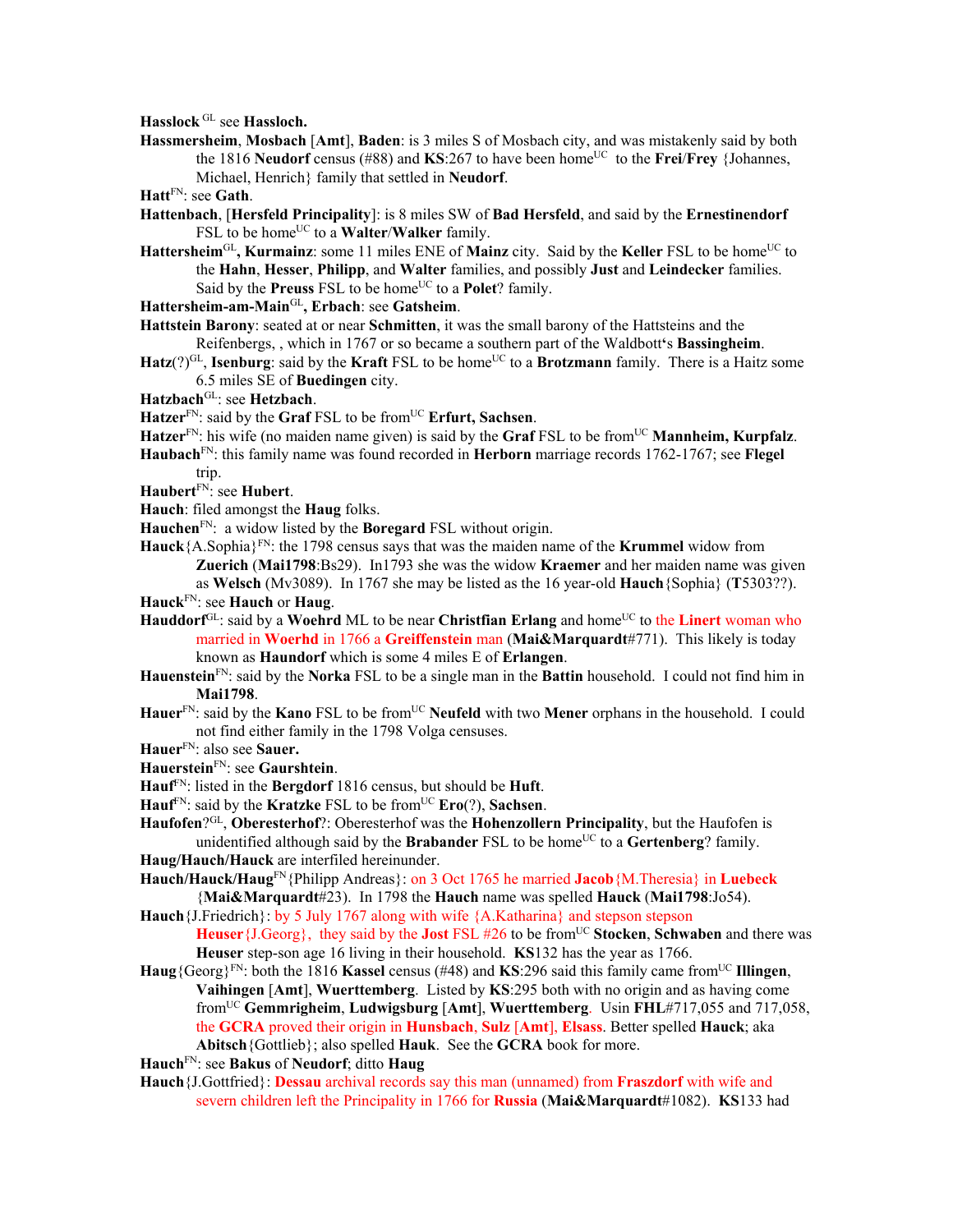**Frassdorf**. On 4 July 1766 {Johann & Maria} and 4 children arrived in **Russia**  (**Kuhlberg**#1235). Later in 1766 in **Oranienbaum** {Gottfried & Christina} and these same four children took ship for the **Volga** (**T**5301-5306). Not found in any published FSL.

**Hauch**{A.Sophia}FN: see **Hauck**.

**Hauck**{Johannes}: **KS**133 says he was from **Hettersroth** near **Gelnhausen**.

- **Haug**{PhilippAndreas}: married a **Jacob** woman in 1765 in **Luebeck**; they were in the Transporetation List, but have not been found resident in Russia so far (**Mai&Marquardt**#23).
- **Haugfelde**, **Orpiszewo** [**Amt**, **Posen Department**], **South Prussia**: said to be not far from **Opriszewo**, **Rozdrazewo**, and **Krotschin**, and found by the **GCRA** to be associated with **Maihoefer** and **Wetzler** families in 1802.

**Hauk**FN: filed among the **Haug** folks.

**Haun/Gaul**FN: fromUC **Erbach County** arrived at **Flensburg, Schleswig Royal Duchy** in May 1762. In June 1763 with wife and children he was granted permission to leave **Denmark**; he later went to **Russia** where, although in no published FSL, they evidently settled in **Hussenbach** where 3 of his sons were living in 1798: {Georg}, {Christoph} and {Andreas} (**Mai1798**:HS79, 99, and 116) (**EEE** p.435).

Haun/**Gauna**<sup>GL</sup>: an unidentified place said by the the **Rohleder** FSL to be home<sup>UC</sup> to a **Glocker**/**Glokar**?/**Klekar**? family.

- **Haundorf**GL: see **Hauddorf**.
- **Haupt**?<sup>FN</sup>: said by the **Balzer** FSL to be from<sup>UC</sup> **Kurpfalz** (no locality mentioned). Spelled **Haupt** in 1798 (**Mai1798**:Bz76).
- **Haupt**FN: said by the 1798 **Lauwe** census to be the maiden name of frau **Drexler** (**Mai1798**:Lw38).
- **Haupt**{Gottfried}: **Dessau** archival records say this man sold his house in preparation for the trip to **Russia** (**Mai&Marquardt**#1083 & **KS**133). On 10 August 1766 {Gottfried & Catharina}

arrived in **Russia**, he said to be from **Dessau (Kuhlberg**4399). Not found in any later source.

**Haupt** FN: see **Zorn** of **Orlovskaya**.

**Hauptdruech**: see **Hauptrock**.

- **Hauptmann**<sup>FN</sup>: said by the **Ober-Monjou** to be from<sup>UC</sup> **Benschelent**?. I could not find this man in the 1798 Volga censuses.
- **Hauptrock**?/ **Hauptdruech**: said by the **Kano** FSL FSL 83a to be step-children in the **Kraus** household which was from **Gutenfuerst**?. Spelled **Hauptdruech** in 1798 (**Mai1798**:Ka55).

Haury<sup>FN</sup>: said by the Mariental FSL to be from<sup>UC</sup> Prensach?, Oesterreich.

**Hausauer**{Magdalena E.}: the second wife of **Brandner**FN{Daniel} of **Franzfeld** and **Glueckstal**. For more see his entry. **Dorothy Brandner** found that **Heintz**{Georg Simon} married his first wife {Elizabeth} before 1809, and second married this widowed {Magdalena} who had been born around 1800, probably in **Cleebourg** (she may be one of the births of that name found in Cleebourg, Wiessenberg/Elsass Civil Birth Records N, An VII 4 E 73/1, pp.7a and b, or An VIII, 4 E 73/1, pp. 12b and 13a, or An X, Original en marierie, pp. 5a).

**Hausauer**FN: also see **Haussauer**.

- **Hausdorf**<sup>GL</sup>: an unidentified place said by the **Boaro** FSL to be home<sup>UC</sup> to a **Jordan** family.
- **Hausen<sup>GL</sup>, Darmstadt-Lichtenberg**: said by the **Buedingen** ML to be home<sup>UC</sup> to a **Franck** woman who in 1766 married a **Horn** man; by 1767 this couple was in **Krasnoyar**; Stumpp says this was near **Limburg, Hessen** (**Mai&Marquardt**#583). This is very confusing unless **Lichtenberg County** which was seated S of **Frankfurt-am-Main** had lands N of **Frankfurt** … the Hausen Stumpp refers to is some 9 miles S of **Limburg** and some 27 miles WNW of **Frankfurt-am-Main**.
- Hausen<sup>GL</sup>, Friedrichdamst(?):an unidentified place said by the **Dobrinka** FSL to be home<sup>UC</sup> to a **Eichmann**? family. There are more than a dozen Hausen in Germany.
- **Hausen**<sup>GL</sup>, **Hessen-Kassel**: is 9 miles NE of **Alsfeld** town, and said by the **Keller** FSL to be home<sup>UC</sup> to a **Gerlach** family.
- **Hausen**[**-an-der-Zaber**] GL, **Brackenheim** or **Heilbronn** [**Amt**], **Wuerttemberg**: is 1 mile NE of **Branckenheim** town and 6 miles SW of **Heilbronn** city. Was mistakenly said by the 1816 **Glueckstal** census (#94), by the 1816 **Kassel** census (#63), and by **KS**:433 to be home<sup>UC</sup> to the **Schnepf** who settled in **Glueckstal** and **Kassel**. Using **FHL**#1,184,780-1 was proved by the **GCRA** to be home both to the **Berkircher/ Berkirchert**/Boerkirchert family that left in 1832 to